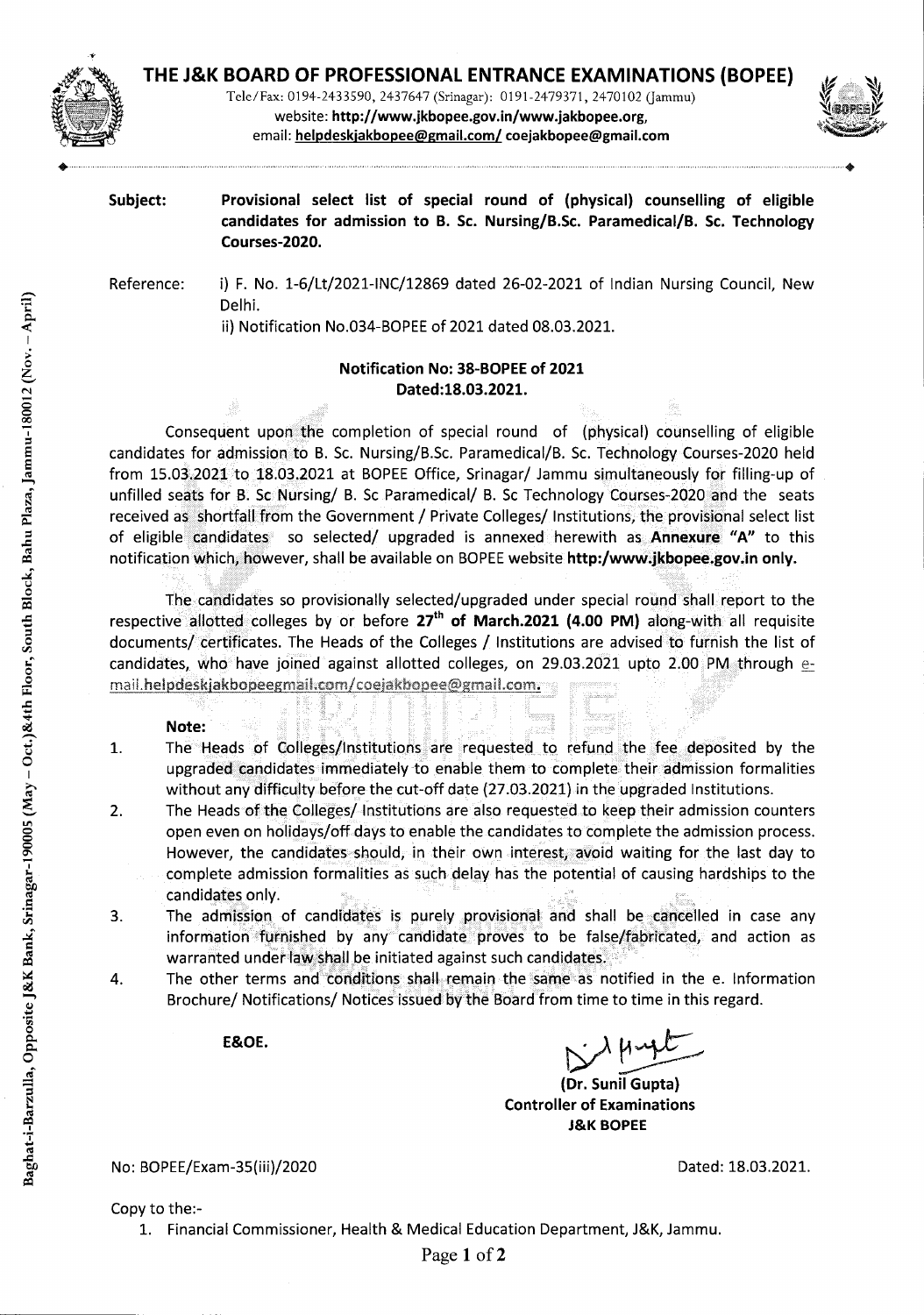- 2. Principal Secretary to the Hon'ble Lieutenant Governor, J&K Jammu.
- 3. Principal Secretary to the Hon'ble Lieutenant Governor, Ladakh.
- 4. Commissioner/Secretary to Government, General Administration Deptt. J&K.
- 5. Secretary to Government, ARI & Trainings Department, Jammu.
- 6. Director, Information, J&K Jammu for publication of the notification in two leading English Newspapers of Srinagar/Jammu each having largest circulation.
- 7. Director, SKIMS, Srinagar for information.

f

- 8. Director, Doordarshan Kendra, Srinagar/Jammu/Leh/Kargil for favour of wide publicity through News Bulletin.
- 9. Director, All India Radio, Kashmir/Jammu/Leh/Kargil for favour of wide publicity
- 10. Secretary, J&K BOPEE for information.
- 11. President, J&K Paramedical Council, GMC Jammu for information.
- 12. Vice President, i&K Paramedical Council, GMC Srinagar for information.
- 13. Registrar, J&K Paramedical Council, GMC Jammu for information. He is requested to forward the notification to the concern colleges at the earliest on their registered e-mail addresses.
- 14. Dy. Secretary, Legal, J&K BOPEE for information.
- 15. FA/CAO, J&K BOPEE for information.
- 16. Under Secretary, J&K BOPEE for information.

- 17. PS to Chairman, J&K BOPEE for information of the Chairman.
- 18. PA to Members, J&K BOPEE for information of the Members.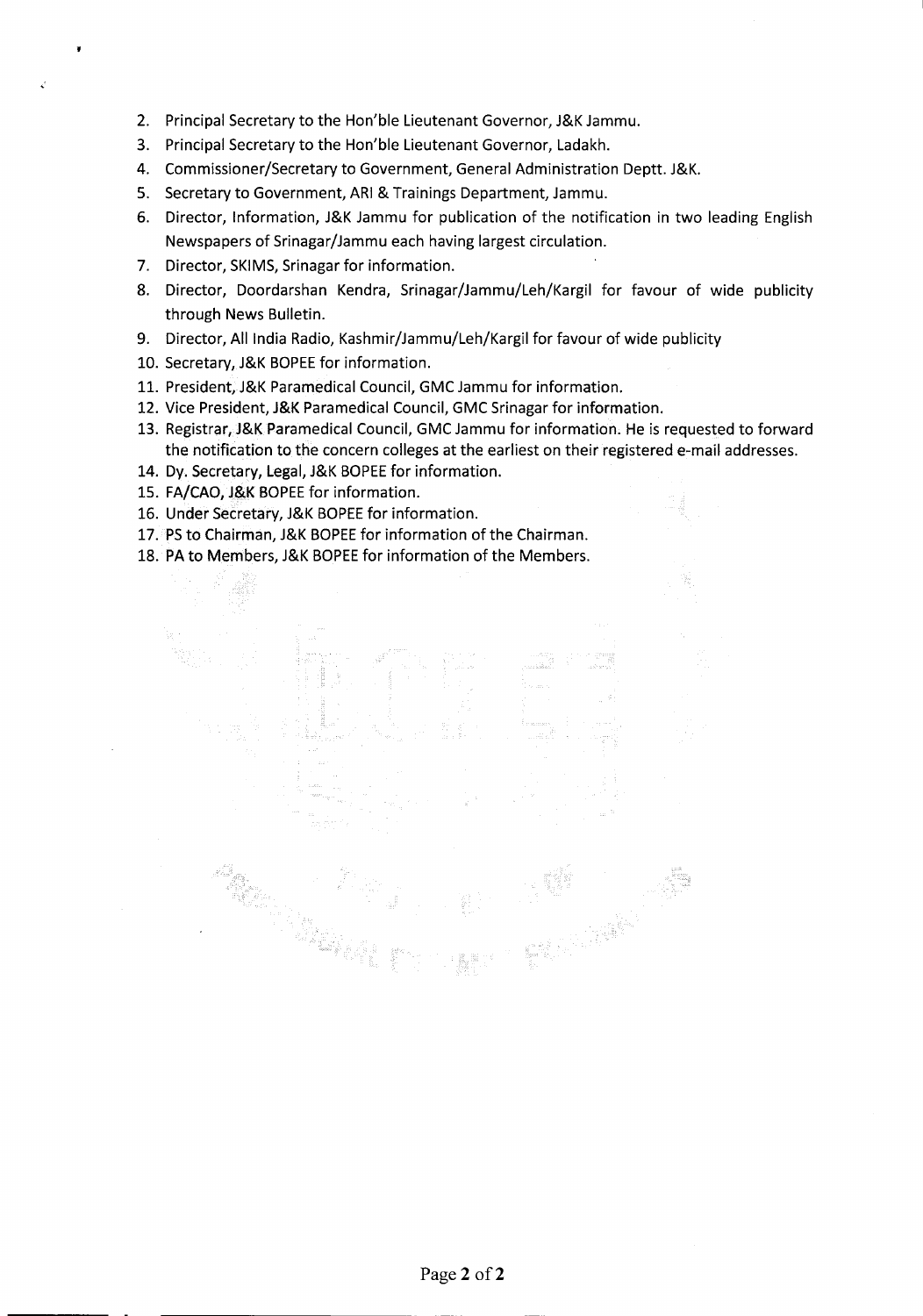|                | <b>SNO APPLICATION NO NAME</b> |                                    |                |      | <b>CAT RANK DISCIPLINE</b>                   | <b>INSTITUTION</b>                                                                           |            | <b>CAT-SLI U/A DISCIPLINE</b>                           | U/A INSTITUTION                                                        | <b>CAT-SLI</b> |
|----------------|--------------------------------|------------------------------------|----------------|------|----------------------------------------------|----------------------------------------------------------------------------------------------|------------|---------------------------------------------------------|------------------------------------------------------------------------|----------------|
| 1              | 102002903517                   | <b>HUZAIFA SHABIR</b>              | <b>OM</b>      | 100  |                                              |                                                                                              |            | <b>B.Sc. Nursing</b>                                    | NURSING COLLEGE, GOVT. MEDICAL COLLEGE, BARAMULLA                      | OM             |
| $\overline{2}$ | 102002904659                   | bisma                              | <b>OM</b>      | 349  | <b>B.Sc. Medical Lab</b><br>Technology       | SKIMS-SOURA, SRINAGAR                                                                        | OM         | B.Sc. Anaesthesia, Critical Care<br>& Operation Theatre | SKIMS-SOURA, SRINAGAR                                                  | OM             |
| 3              | 102002907904                   | shugufta shafi                     | EWS            | 363  | B.Sc. Nursing                                | ALAMDAAR COLLEGE OF NURSING AND MEDICAL<br>TECHNOLOGY, CHARI-E-SHARIEF                       | OM         | B.Sc. Nursing                                           | SYED MANTAUQUI COLLEGE OF NURSING, AWANTIPORA,<br>PULWAMA, KASHMIR     | <b>OM</b>      |
| $\overline{4}$ | 102002905665                   | shahid shabir                      | RBA            | 375  | <b>B.Sc. Nursing</b>                         | GOVT. NURSING COLLEGE, GANDHI NAGAR, JAMMU                                                   | RBA        | <b>B.Sc. Operation Theatre</b><br>Technology            | GOVT. MEDICAL COLLEGE, SRINAGAR                                        | OM             |
| -5             | 102002902721                   | NAIREEN MAQBOOL                    | <b>OM</b>      | 547  | <b>B.Sc. Radiography</b><br>Technology       | GOVT. MEDICAL COLLEGE, BARAMULLA                                                             | OM         | <b>B.Sc. Medical Lab Technology</b>                     | SKIMS-SOURA, SRINAGAR                                                  | OM             |
| 6              | 102002908185                   | MUSKAAN MANZOOR                    | 0 <sub>M</sub> | 557  | <b>B.Sc. Nursing</b>                         | BIBI HALIMA COLLEGE OF NURSING & MEDICAL<br>TECHNOLOGY, SRINAGAR                             | OM         | B.Sc. Nursing                                           | SOUTH CAMPUS COLLEGE OF NURSING, ANANTNAG,<br>KASHMIR                  | OM             |
| $\overline{7}$ | 102002900164                   | syed igra                          | RBA            | 583  |                                              |                                                                                              |            | <b>B.Sc. Nursing</b>                                    | SYED MANTAUQUI COLLEGE OF NURSING, AWANTIPORA,<br>PULWAMA, KASHMIR     | OM             |
| 8              | 102002903638                   | <b>SABREENA AKHTER</b>             | <b>OM</b>      | 601  |                                              |                                                                                              |            | B.Sc. Nursing                                           | BIBI HALIMA COLLEGE OF NURSING & MEDICAL<br>TECHNOLOGY, SRINAGAR       | <b>OM</b>      |
| 9              | 102002908674                   | <b>SHAIKH MUDASIR MAJEED</b>       | RBA            | 697  | <b>B.Sc. Cardiac Care</b><br>Technology      | GOVT. MEDICAL COLLEGE, SRINAGAR                                                              | RBA        | <b>B.Sc. Medical Technology</b>                         | SKIMS-SOURA, SRINAGAR                                                  | OM             |
| 10             | 102002902995                   | NAHIDAH SAYEED                     | EWS            | 741  | <b>B.Sc. Operation Theatre</b><br>Technology | GOVT. MEDICAL COLLEGE, BARAMULLA                                                             | OM         | <b>B.Sc. Medical Technology</b>                         | SKIMS-SOURA, SRINAGAR                                                  | OM             |
| 11             | 102002907407                   | <b>DANISHTA AYOUB</b>              | OM             | 781  |                                              |                                                                                              |            | <b>B.Sc. Nursing</b>                                    | SOUTH CAMPUS COLLEGE OF NURSING, ANANTNAG,<br><b>KASHMIR</b>           | OM             |
| 12             | 102002908557                   | <b>KEHAKSHI Bhargav</b>            | <b>OM</b>      | 795  |                                              |                                                                                              |            | <b>B.Sc. Nursing</b>                                    | GOVT. NURSING COLLEGE, GANDHI NAGAR, JAMMU                             | OM             |
| 13             |                                | 102002908810 Mujeeb ul Hassan Bhat | <b>OM</b>      | 810  |                                              |                                                                                              |            | <b>B.Sc. Nursing</b>                                    | SOUTH CAMPUS COLLEGE OF NURSING, ANANTNAG,<br>KASHMIR                  | OM             |
| 14             | 102002902384                   | owaise ahmad                       | OM             | 836  | <b>B.Sc. Nursing</b>                         | ARSH INSTITUTE OF HEALTH SCIENCES & TECHNOLOGY,<br>KHANMOH, SRINAGAR                         | OM         | <b>B.Sc. Nursing</b>                                    | SOUTH CAMPUS COLLEGE OF NURSING, ANANTNAG,<br><b>KASHMIR</b>           | OM             |
| 15             | 102002910165                   | <b>RUMAISA FAROOQ</b>              | RBA            | 858  | <b>B.Sc. Operation Theatre</b><br>Technology | GOVT. MEDICAL COLLEGE, BARAMULLA                                                             | RBA        | <b>B.Sc. Nursing</b>                                    | GOVT. NURSING COLLEGE, GANGYAL JAMMU                                   | OM             |
| 16             | 102002906942                   | <b>AMARIYA FAYAZ</b>               | <b>OM</b>      | 875  |                                              |                                                                                              |            | B.Sc. Nursing                                           | HANEFA NURSING COLLGE, SOPORE                                          | OM             |
| 17             | 102002900305                   | RAMEEZ RASHID RATHER               | OM             | 878  |                                              |                                                                                              |            | <b>B.Sc. Nursing</b>                                    | GOVT. NURSING COLLEGE, GANGYAL JAMMU                                   | OM             |
| 18             | 102002905119 SHANIBA JAN       |                                    | <b>OM</b>      | 889  |                                              |                                                                                              |            | <b>B.Sc. Nursing</b>                                    | SOUTH CAMPUS COLLEGE OF NURSING, ANANTNAG,<br><b>KASHMIR</b>           | OM             |
| 19             | 102002902002 Saqia Hassan      |                                    | OM             | 924  |                                              |                                                                                              |            | <b>B.Sc. Nursing</b>                                    | GOVT. NURSING COLLEGE, GANDHI NAGAR, JAMMU                             | <b>OM</b>      |
| 20             | 102002909316                   | <b>SURIYA FAROOQ LONE</b>          | OM             | 937  | <b>B.Sc. Renal Dialysis</b><br>Technology    | GOVT. MEDICAL COLLEGE, JAMMU                                                                 | OM         | B.Sc. Renal Dialysis Technology                         | GOVT. MEDICAL COLLEGE, BARAMULLA                                       | OM             |
| 21             | 102002901543                   | <b>SAHIBA LATIF</b>                | RBA            | 974  | <b>B.Sc. Nursing</b>                         | S.E.M. COLLEGE OF NURSING & PARA-MEDICAL SCIENCES,<br>HUMHAMA, BUDGAM, SRINAGAR              | OM         | <b>B.Sc. Nursing</b>                                    | SOUTH CAMPUS COLLEGE OF NURSING, ANANTNAG,<br><b>KASHMIR</b>           | OM             |
| 22             |                                | 102002901645 khushboo bashir       | OSC            | 983  | <b>B.Sc. Nursing</b>                         | BGSBU NURSING COLLEGE, SCHOOL OF NURSING AND<br>BIOMEDICAL SCIENCES, RAJOURI (WOMEN COLLEGE) | <b>OSC</b> | B.Sc. Nursing                                           | SOUTH CAMPUS COLLEGE OF NURSING, ANANTNAG,<br><b>KASHMIR</b>           | OM             |
| 23             | 102002901510 MEHRUN NISA       |                                    | OM             | 996  |                                              |                                                                                              |            | <b>B.Sc. Nursing</b>                                    | SOUTH CAMPUS COLLEGE OF NURSING, ANANTNAG,<br><b>KASHMIR</b>           | OM             |
| 24             | 102002902565                   | <b>SUMEE JAN</b>                   | <b>OSC</b>     | 1027 | <b>B.Sc. Nursing</b>                         | BGSBU NURSING COLLEGE, SCHOOL OF NURSING AND<br>BIOMEDICAL SCIENCES, RAJOURI (WOMEN COLLEGE) | <b>OSC</b> | B.Sc. Nursing                                           | ALAMDAAR COLLEGE OF NURSING AND MEDICAL<br>TECHNOLOGY, CHARI-E-SHARIEF | OM             |
| 25             | 102002906469                   | Iqrah jan                          | OM             | 1063 |                                              |                                                                                              |            | <b>B.Sc. Nursing</b>                                    | ALAMDAAR COLLEGE OF NURSING AND MEDICAL<br>TECHNOLOGY, CHARI-E-SHARIEF | OM             |
| 26             | 102002907752                   | <b>BISMA HASSAN</b>                | <b>OM</b>      | 1088 | B.Sc. Respiratory Care<br>Technology         | GOVT. MEDICAL COLLEGE, SRINAGAR                                                              | OM         | B.Sc. Radiotherapy                                      | GOVT. MEDICAL COLLEGE, SRINAGAR                                        | OM             |
| 27             | 102002904454                   | MOIN AHMAD GANIE                   | OM             | 1134 |                                              |                                                                                              |            | <b>B.Sc. Physiotherapy</b>                              | GOVT. MEDICAL COLLEGE, SRINAGAR                                        | <b>OM</b>      |
| 28             | 102002909987                   | ulfat bashir                       | <b>OM</b>      | 1159 |                                              |                                                                                              |            | B.Sc. Anaesthesia Technology                            | GOVT. MEDICAL COLLEGE, BARAMULLA                                       | OM             |
| 29             |                                | 102002905449 AFAQ NABI GANAIE      | <b>OM</b>      | 1175 | <b>B.Sc. Operation Theatre</b><br>Technology | GOVT. MEDICAL COLLEGE, RAJOURI                                                               | <b>OM</b>  | <b>B.Sc. Operation Theatre</b><br>Technology            | GOVT. MEDICAL COLLEGE, BARAMULLA                                       | <b>OM</b>      |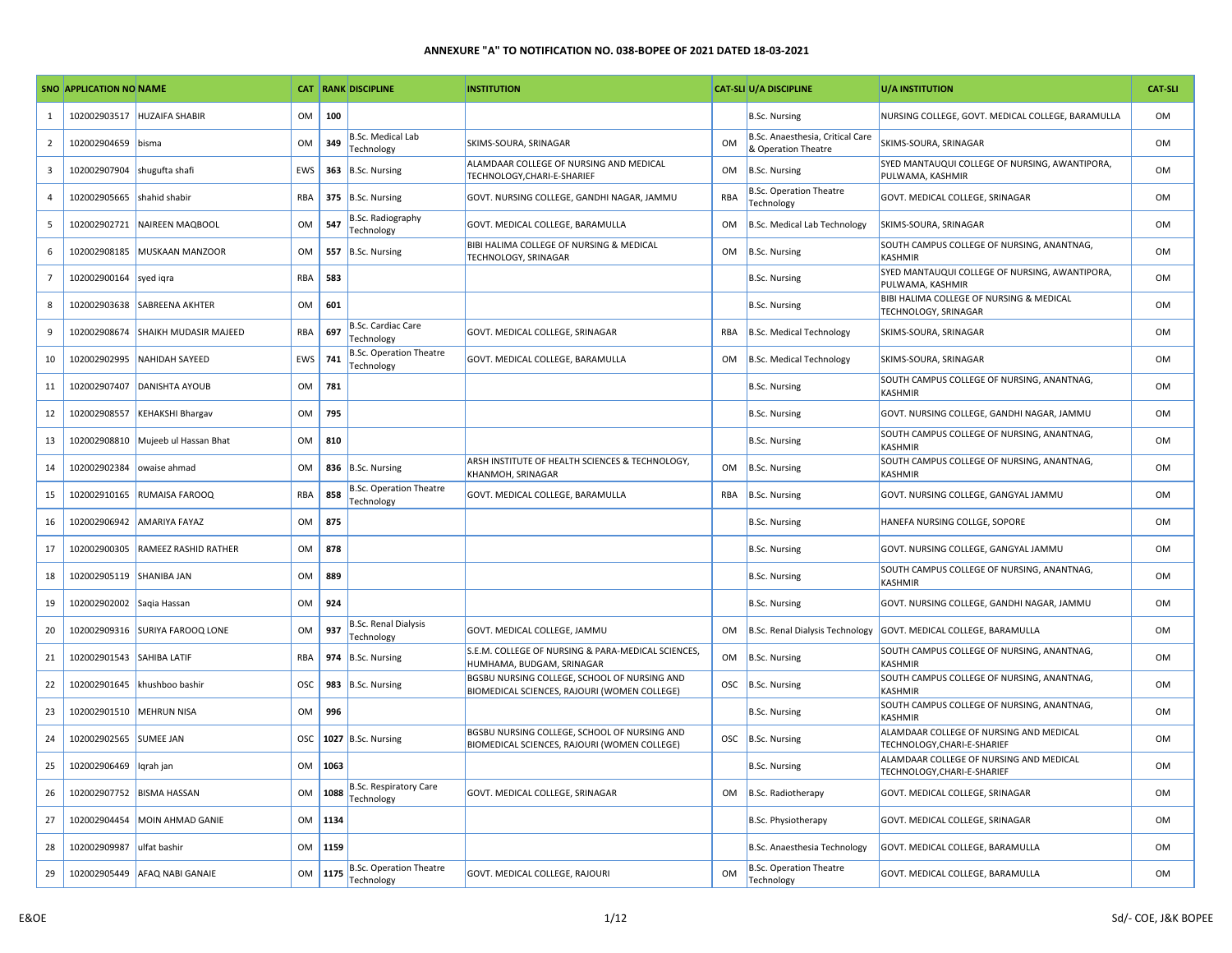|    | <b>SNO APPLICATION NO NAME</b> |                               |           |      | <b>CAT RANK DISCIPLINE</b>                   | <b>INSTITUTION</b>                                                             |           | <b>CAT-SLI U/A DISCIPLINE</b>                | U/A INSTITUTION                                                                | <b>CAT-SLI</b> |
|----|--------------------------------|-------------------------------|-----------|------|----------------------------------------------|--------------------------------------------------------------------------------|-----------|----------------------------------------------|--------------------------------------------------------------------------------|----------------|
| 30 | 102002905215                   | SHAHANA FAROOQ                | <b>OM</b> | 1203 |                                              |                                                                                |           | <b>B.Sc. Physiotherapy</b>                   | GOVT. MEDICAL COLLEGE, SRINAGAR                                                | <b>OM</b>      |
| 31 | 102002901105                   | KHUSHBOO RASHEED MIR          | OM        | 1204 |                                              |                                                                                |           | B.Sc. Radiography Technology                 | GOVT. MEDICAL COLLEGE, ANANTNAG                                                | OM             |
| 32 | 102002909009                   | <b>ANJUM ZEHARA</b>           | <b>OM</b> | 1225 |                                              |                                                                                |           | B.Sc. Radiotherapy                           | GOVT. MEDICAL COLLEGE, SRINAGAR                                                | <b>OM</b>      |
| 33 | 102002904873                   | <b>MEHNAZ HASSAN</b>          | OM        | 1240 |                                              |                                                                                |           | <b>B.Sc. Nursing</b>                         | ALAMDAAR COLLEGE OF NURSING AND MEDICAL<br>TECHNOLOGY, CHARI-E-SHARIEF         | OM             |
| 34 | 102002909202                   | <b>UZMA HAMID</b>             | <b>OM</b> | 1253 |                                              |                                                                                |           | <b>B.Sc. Cardiac Care Technology</b>         | GOVT. MEDICAL COLLEGE, SRINAGAR                                                | <b>OM</b>      |
| 35 | 102002907453                   | <b>ARBEENA MANZOOR</b>        | <b>OM</b> | 1304 | <b>B.Sc. Operation Theatre</b><br>Technology | DOLPHIN INSTITUTE OF MEDICAL SCIENCES & TECHNOLOGY,<br>TAHAB, PULWAMA          | OM        | <b>B.Sc. Operation Theatre</b><br>Technology | GOVT. MEDICAL COLLEGE, BARAMULLA                                               | OM             |
| 36 | 102002901292 rabia gulzar      |                               | <b>OM</b> | 1322 |                                              |                                                                                |           | <b>B.Sc. Nursing</b>                         | IBN-SINA COLLEGE OF NURSING & HEALTH SCIENCES,<br>OMPORA, BUDGAM, SRINAGAR     | <b>OM</b>      |
| 37 | 102002909110 Tabinda afreen    |                               | OM        | 1336 |                                              |                                                                                |           | B.Sc. Respiratory Care<br>Technology         | GOVT. MEDICAL COLLEGE, SRINAGAR                                                | OM             |
| 38 | 102002903336                   | AABIDA MUSHTAQ                | OM        |      | 1340 B.Sc. Nursing                           | GOVT. NURSING COLLEGE, GANGYAL JAMMU                                           | OM        | B.Sc. Nursing                                | ALAMDAAR COLLEGE OF NURSING AND MEDICAL<br>TECHNOLOGY, CHARI-E-SHARIEF         | OM             |
| 39 | 102002903395                   | <b>SUHAIL tanveer</b>         | OM        | 1366 |                                              |                                                                                |           | <b>B.Sc. Nursing</b>                         | ALAMDAAR COLLEGE OF NURSING AND MEDICAL<br>TECHNOLOGY, CHARI-E-SHARIEF         | OM             |
| 40 | 102002905671                   | <b>EHSAN ASHRAF</b>           | RBA       |      | 1374 B.Sc. Nursing                           | GOVT. NURSING COLLEGE, GANGYAL JAMMU                                           | OM        | B.Sc. Nursing                                | ALAMDAAR COLLEGE OF NURSING AND MEDICAL<br>TECHNOLOGY, CHARI-E-SHARIEF         | <b>OM</b>      |
| 41 | 102002910299                   | atif manzoor khan             | OM        | 1381 |                                              |                                                                                |           | B.Sc. Radiography Technology                 | GOVT. MEDICAL COLLEGE, BARAMULLA                                               | OM             |
| 42 | 102002909604                   | <b>AADISH ABASS</b>           | OM        | 1431 |                                              |                                                                                |           | <b>B.Sc. Nursing</b>                         | ARSH INSTITUTE OF HEALTH SCIENCES & TECHNOLOGY,<br>KHANMOH, SRINAGAR           | OM             |
| 43 | 102002909141                   | Zubair Ali Sheikh             | <b>OM</b> | 1438 |                                              |                                                                                |           | B.Sc. Anaesthesia Technology                 | GOVT. MEDICAL COLLEGE, JAMMU                                                   | OM             |
| 44 | 102002902392                   | NAIMA JAN                     | OSC       | 1442 |                                              |                                                                                |           | <b>B.Sc. Nursing</b>                         | GOVT. NURSING COLLEGE, GANGYAL JAMMU                                           | OM             |
| 45 | 102002901669                   | <b>SHIFAT FAROOQ</b>          | OM        | 1451 |                                              |                                                                                |           | <b>B.Sc. Operation Theatre</b><br>Technology | GOVT. MEDICAL COLLEGE, BARAMULLA                                               | OM             |
| 46 | 102002900650                   | Hinna Mir                     | RBA       | 1508 |                                              |                                                                                |           | <b>B.Sc. Nursing</b>                         | IBN-SINA COLLEGE OF NURSING & HEALTH SCIENCES,<br>OMPORA, BUDGAM, SRINAGAR     | OM             |
| 47 | 102002901293                   | <b>SAADIYA ARSHAD</b>         | OM        | 1512 |                                              |                                                                                |           | <b>B.Sc. Nursing</b>                         | GOVT. NURSING COLLEGE, GANDHI NAGAR, JAMMU                                     | OM             |
| 48 | 102002904005                   | mohammad iqbal padroo         | 0M        |      | 1518 B.Sc. Nursing                           | GOVT. NURSING COLLEGE, GANGYAL JAMMU                                           | OM        | B.Sc. Nursing                                | ALAMDAAR COLLEGE OF NURSING AND MEDICAL<br>TECHNOLOGY, CHARI-E-SHARIEF         | SF             |
| 49 | 102002902006                   | Rasey jan                     | OM        | 1529 | <b>B.Sc. Medical Lab</b><br>Technology       | DR. QADRI'S COLLEGE OF MEDICAL LABORATORY<br>TECHNOLOGY, KARAN NAGAR, SRINAGAR | OM        | B.Sc. Radiography Technology                 | GOVT. MEDICAL COLLEGE, BARAMULLA                                               | OM             |
| 50 | 102002908713                   | <b>ZAMIN RAFIQ QURESHI</b>    | OM        | 1534 |                                              |                                                                                |           | <b>B.Sc. Nursing</b>                         | GOVT. NURSING COLLEGE, GANDHI NAGAR, JAMMU                                     | OM             |
| 51 | 102002909763                   | <b>TOUSEEF AHMAD AHANGER</b>  | OM        | 1544 |                                              |                                                                                |           | <b>B.Sc. Anaesthesia Technology</b>          | GOVT. MEDICAL COLLEGE, JAMMU                                                   | OM             |
| 52 | 102002910403                   | <b>SHEIKH TABINDA MUSHTAQ</b> | OM        | 1563 |                                              |                                                                                |           | <b>B.Sc. Nursing</b>                         | HANEFA NURSING COLLGE, SOPORE                                                  | OM             |
| 53 | 102002906639                   | NASIR AHMAD WANI              | OM        | 1607 |                                              |                                                                                |           | <b>B.Sc. Nursing</b>                         | ARSH INSTITUTE OF HEALTH SCIENCES & TECHNOLOGY,<br>KHANMOH, SRINAGAR           | OM             |
| 54 | 102002907255                   | <b>ZAINAB BILAL</b>           | OM        | 1621 |                                              |                                                                                |           | <b>B.Sc. Nursing</b>                         | ARSH INSTITUTE OF HEALTH SCIENCES & TECHNOLOGY,<br>KHANMOH, SRINAGAR           | OM             |
| 55 | 102002908048                   | <b>SAKEENA JAAN</b>           | OM        | 1630 |                                              |                                                                                |           | <b>B.Sc. Cardiac Care Technology</b>         | GOVT. MEDICAL COLLEGE, JAMMU                                                   | <b>OM</b>      |
| 56 | 102002909985                   | <b>ZUBAIR ISMAIL SHEIKH</b>   | RBA       | 1645 |                                              |                                                                                |           | <b>B.Sc. Nursing</b>                         | RAMZAN INSTITUTE OF PARA-MEDICAL SCIENCES, GULSHAN<br>NAGAR, BY PASS, SRINAGAR | OM             |
| 57 | 102002904457                   | <b>ROHILA REHMAN</b>          | OM        | 1675 | B.Sc. Medical Lab<br>Technology              | GOVT. MEDICAL COLLEGE, DODA                                                    | <b>OM</b> | B.Sc. Nursing                                | IBN-SINA COLLEGE OF NURSING & HEALTH SCIENCES,<br>OMPORA, BUDGAM, SRINAGAR     | <b>OM</b>      |
| 58 | 102002902453                   | bAZILA MANZOOR                | RBA       | 1698 |                                              |                                                                                |           | <b>B.Sc. Operation Theatre</b><br>Technology | DOLPHIN INSTITUTE OF MEDICAL SCIENCES & TECHNOLOGY,<br>TAHAB, PULWAMA          | <b>OM</b>      |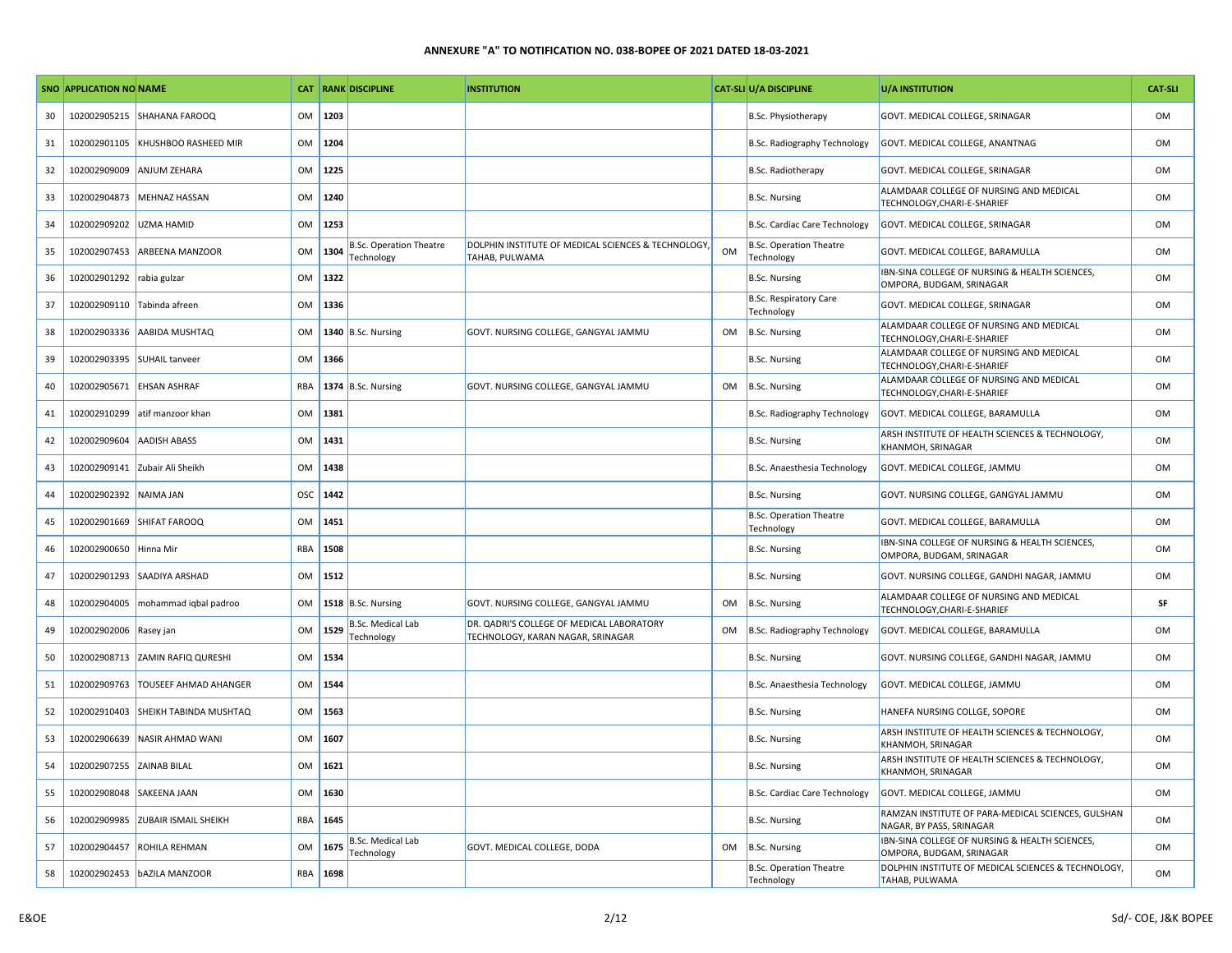|    | <b>SNO APPLICATION NO NAME</b> |                              |           |          | <b>CAT RANK DISCIPLINE</b> | <b>INSTITUTION</b>                                                                            |           | <b>CAT-SLI U/A DISCIPLINE</b>                | <b>U/A INSTITUTION</b>                                                                        | <b>CAT-SLI</b> |
|----|--------------------------------|------------------------------|-----------|----------|----------------------------|-----------------------------------------------------------------------------------------------|-----------|----------------------------------------------|-----------------------------------------------------------------------------------------------|----------------|
| 59 | 102002901396                   | <b>MUDASIRA FAYAZ</b>        | <b>OM</b> | 1740     |                            |                                                                                               |           | <b>B.Sc. Nursing</b>                         | RAJIV GANDHI COLLEGE OF NURSING, CHAK BHALWAL,<br>JAMMU                                       | OM             |
| 60 | 102002900080                   | <b>WASEEM AHMAD GORU</b>     | <b>OM</b> | 1753     |                            |                                                                                               |           | <b>B.Sc. Nursing</b>                         | ARSH INSTITUTE OF HEALTH SCIENCES & TECHNOLOGY,<br>KHANMOH, SRINAGAR                          | OM             |
| 61 | 102002900548                   | sheikh imtiyaz ahmad         | <b>OM</b> | 1754     |                            |                                                                                               |           | <b>B.Sc. Nursing</b>                         | GOVT. NURSING COLLEGE, GANDHI NAGAR, JAMMU                                                    | OM             |
| 62 | 102002900234                   | nuzhat rehman                | OM        | 1811     |                            |                                                                                               |           | <b>B.Sc. Nursing</b>                         | HANEFA NURSING COLLGE, SOPORE                                                                 | OM             |
| 63 | 102002903070                   | MUNEEB AHMAD SHAH            | <b>OM</b> |          | 1841 B.Sc. Nursing         | ARSH INSTITUTE OF HEALTH SCIENCES & TECHNOLOGY,<br>KHANMOH, SRINAGAR                          | OM        | B.Sc. Nursing                                | SYED MANTAUQUI COLLEGE OF NURSING, AWANTIPORA,<br>PULWAMA, KASHMIR                            | SF             |
| 64 | 102002906791                   | humaira yousuf               | <b>OM</b> | 1844     |                            |                                                                                               |           | <b>B.Sc. Nursing</b>                         | HANEFA NURSING COLLGE, SOPORE                                                                 | OM             |
| 65 | 102002907401                   | <b>RUMISA JAN</b>            | RBA       | 1887     |                            |                                                                                               |           | <b>B.Sc. Nursing</b>                         | ALAMDAAR COLLEGE OF NURSING AND MEDICAL<br>TECHNOLOGY, CHARI-E-SHARIEF                        | SF             |
| 66 | 102002904008                   | <b>RESHI SONAM ZAHOOR</b>    | <b>OM</b> | 1893     |                            |                                                                                               |           | <b>B.Sc. Nursing</b>                         | BGSBU NURSING COLLEGE, SCHOOL OF NURSING AND<br>BIOMEDICAL SCIENCES, KISHTWAR (WOMEN COLLEGE) | OM             |
| 67 | 102002904694                   | <b>RAYEESA FAROOQ</b>        | EWS       |          | 1904 B.Sc. Nursing         | SHRI MATA VAISHNO DEVI COLLEGE OF NURSING, KAKRYAL<br>KATRA (WOMEN COLLEGE)                   | OM        | B.Sc. Nursing                                | ARSH INSTITUTE OF HEALTH SCIENCES & TECHNOLOGY,<br>KHANMOH, SRINAGAR                          | OM             |
| 68 | 102002901261                   | bilkeesa hamid               | <b>OM</b> | 1914     |                            |                                                                                               |           | <b>B.Sc. Nursing</b>                         | ARSH INSTITUTE OF HEALTH SCIENCES & TECHNOLOGY,<br>KHANMOH, SRINAGAR                          | OM             |
| 69 | 102002909115                   | Imran Nazir sheikh           | 0M        | 1963     |                            |                                                                                               |           | <b>B.Sc. Neuro-Sciences</b><br>Technology    | GOVT. MEDICAL COLLEGE, JAMMU                                                                  | <b>OM</b>      |
| 70 | 102002905303                   | <b>QURAT UL AIN</b>          | OSC       | 1968     |                            |                                                                                               |           | <b>B.Sc. Nursing</b>                         | BGSBU NURSING COLLEGE, SCHOOL OF NURSING AND<br>BIOMEDICAL SCIENCES, RAJOURI (WOMEN COLLEGE)  | OM             |
| 71 | 102002907947                   | <b>RUKSANA</b>               | OM        | 1979     |                            |                                                                                               |           | <b>B.Sc. Renal Dialysis Technology</b>       | GOVT. MEDICAL COLLEGE, JAMMU                                                                  | OM             |
| 72 | 102002905087                   | sabreena shaban              | <b>OM</b> | 1981     |                            |                                                                                               |           | <b>B.Sc. Nursing</b>                         | ARSH INSTITUTE OF HEALTH SCIENCES & TECHNOLOGY,<br>KHANMOH, SRINAGAR                          | OM             |
| 73 | 102002903462                   | suhail showkat               | RBA       | 2011     |                            |                                                                                               |           | <b>B.Sc. Nursing</b>                         | GOVT. NURSING COLLEGE, GANDHI NAGAR, JAMMU                                                    | OM             |
| 74 | 102002906968                   | <b>SUHAIL AHMAD PEERZADA</b> |           | EWS 2013 |                            |                                                                                               |           | <b>B.Sc. Nursing</b>                         | GOVT. NURSING COLLEGE, GANGYAL JAMMU                                                          | <b>OM</b>      |
| 75 | 102002902035                   | <b>ASIF BASHIR</b>           | OM        | 2029     |                            |                                                                                               |           | <b>B.Sc. Nursing</b>                         | GOVT. NURSING COLLEGE, GANGYAL JAMMU                                                          | OM             |
| 76 | 102002900166                   | <b>FAISAL AHMAD SHEIKH</b>   | EWS       |          | 2035 B.Sc. Nursing         | IBN-SINA COLLEGE OF NURSING & HEALTH SCIENCES,<br>OMPORA, BUDGAM, SRINAGAR                    | <b>OM</b> | B.Sc. Nursing                                | GOVT. NURSING COLLEGE, GANGYAL JAMMU                                                          | <b>OM</b>      |
| 77 | 102002908899                   | al kousar zahoor             | OM        | 2067     |                            |                                                                                               |           | <b>B.Sc. Nursing</b>                         | ARSH INSTITUTE OF HEALTH SCIENCES & TECHNOLOGY,<br>KHANMOH, SRINAGAR                          | OM             |
| 78 | 102002904581                   | Sameena faroog               | <b>OM</b> | 2081     |                            |                                                                                               |           | <b>B.Sc. Nursing</b>                         | GOVT. NURSING COLLEGE, GANGYAL JAMMU                                                          | <b>OM</b>      |
| 79 | 102002903019                   | KHANDAY IMTISAL UL ISLAM     | OM        |          | 2116 B.Sc. Nursing         | S.E.M. COLLEGE OF NURSING & PARA-MEDICAL SCIENCES,<br>HUMHAMA, BUDGAM, SRINAGAR               | OM        | B.Sc. Nursing                                | GOVT. NURSING COLLEGE, GANGYAL JAMMU                                                          | OM             |
| 80 | 102002906767                   | <b>BISMA SHOWKAT</b>         | <b>OM</b> | 2124     |                            |                                                                                               |           | <b>B.Sc. Nursing</b>                         | S.E.M. COLLEGE OF NURSING & PARA-MEDICAL SCIENCES,<br>HUMHAMA, BUDGAM, SRINAGAR               | <b>OM</b>      |
| 81 | 102002901472                   | <b>MUSKAN ARFOZ</b>          | OM        | 2146     |                            |                                                                                               |           | <b>B.Sc. Operation Theatre</b><br>Technology | ARSH INSTITUTE OF HEALTH SCIENCES & TECHNOLOGY,<br>KHANMOH, SRINAGAR                          | <b>OM</b>      |
| 82 | 102002900978                   | <b>NUSRAT MANZOOR</b>        | <b>OM</b> | 2159     |                            |                                                                                               |           | <b>B.Sc. Nursing</b>                         | SHRI MATA VAISHNO DEVI COLLEGE OF NURSING, KAKRYAL<br>KATRA (WOMEN COLLEGE)                   | OM             |
| 83 | 102002903732                   | Mr suhail ahmad dar          | OM        | 2161     |                            |                                                                                               |           | <b>B.Sc. Nursing</b>                         | GOVT. NURSING COLLEGE, GANGYAL JAMMU                                                          | <b>OM</b>      |
| 84 | 102002902162                   | irshad ahmad bhat            | OM        | 2187     |                            |                                                                                               |           | <b>B.Sc. Nursing</b>                         | S.E.M. COLLEGE OF NURSING & PARA-MEDICAL SCIENCES,<br>HUMHAMA, BUDGAM, SRINAGAR               | OM             |
| 85 | 102002902484                   | <b>FIZHAT JAVEED</b>         | <b>OM</b> | 2197     |                            |                                                                                               |           | <b>B.Sc. Nursing</b>                         | IBN-SINA COLLEGE OF NURSING & HEALTH SCIENCES,<br>OMPORA, BUDGAM, SRINAGAR                    | OM             |
| 86 | 102002903213                   | <b>INSHA RASHID</b>          | OM        | 2205     |                            |                                                                                               |           | <b>B.Sc. Nursing</b>                         | S.E.M. COLLEGE OF NURSING & PARA-MEDICAL SCIENCES,<br>HUMHAMA, BUDGAM, SRINAGAR               | OM             |
| 87 |                                | 102002907375 SURAYA TARIQ    | RBA       |          | 2229 B.Sc. Nursing         | BGSBU NURSING COLLEGE, SCHOOL OF NURSING AND<br>BIOMEDICAL SCIENCES, KISHTWAR (WOMEN COLLEGE) |           | RBA B.Sc. Nursing                            | BGSBU NURSING COLLEGE, SCHOOL OF NURSING AND<br>BIOMEDICAL SCIENCES, RAJOURI (WOMEN COLLEGE)  | <b>OM</b>      |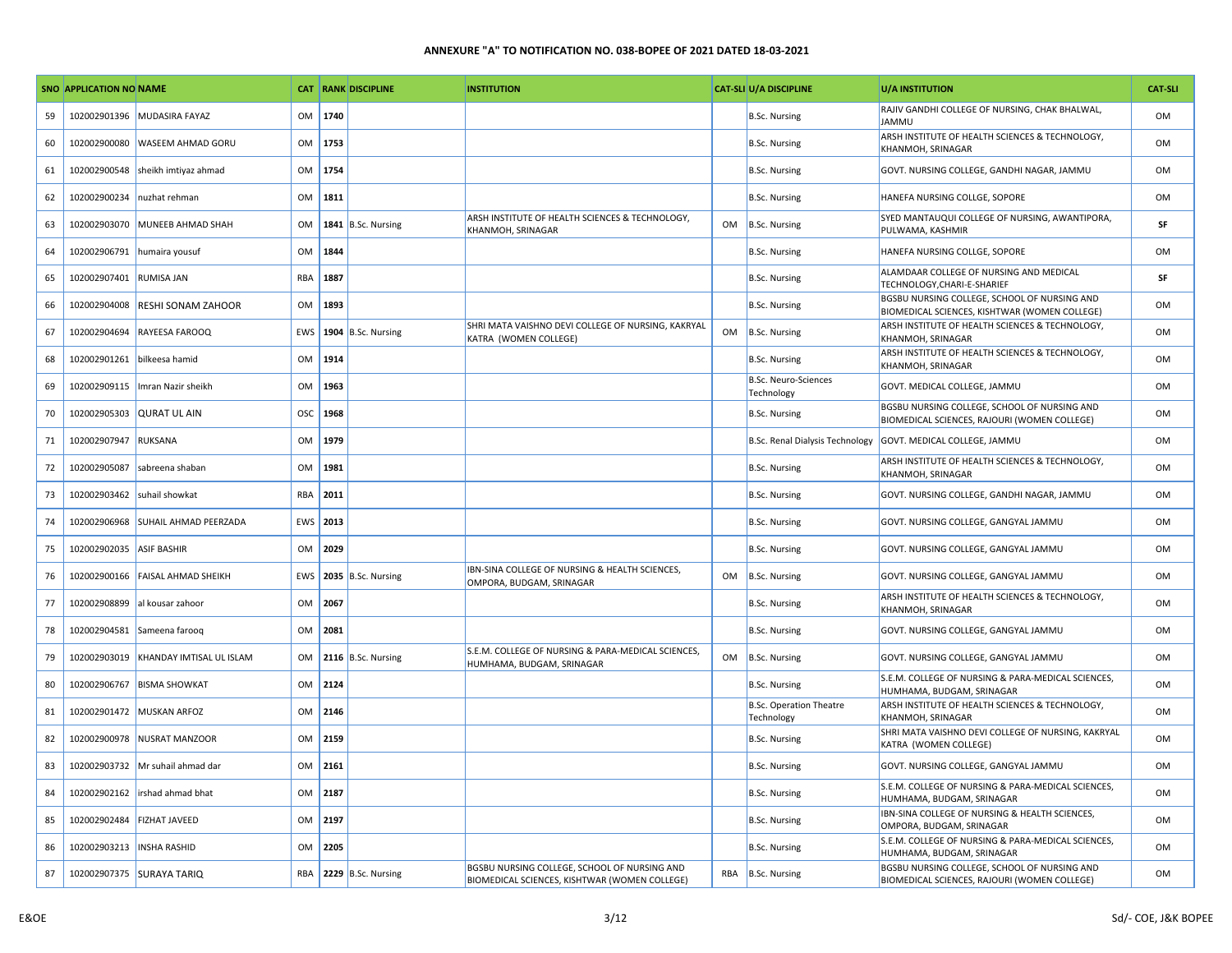|     | SNO APPLICATION NO NAME    |                              |     |      | <b>CAT RANK DISCIPLINE</b>      | <b>INSTITUTION</b>                                                   |           | <b>CAT-SLI U/A DISCIPLINE</b>                | <b>U/A INSTITUTION</b>                                                                        | <b>CAT-SLI</b> |
|-----|----------------------------|------------------------------|-----|------|---------------------------------|----------------------------------------------------------------------|-----------|----------------------------------------------|-----------------------------------------------------------------------------------------------|----------------|
| 88  | 102002902986               | JAHIRA JAN                   | OM  | 2250 |                                 |                                                                      |           | <b>B.Sc. Nursing</b>                         | IBN-SINA COLLEGE OF NURSING & HEALTH SCIENCES,<br>OMPORA, BUDGAM, SRINAGAR                    | <b>OM</b>      |
| 89  | 102002905003               | sheikh mehraan mehmood       | OM  | 2268 |                                 |                                                                      |           | B.Sc. Medical Lab Technology                 | DR. QADRI'S COLLEGE OF MEDICAL LABORATORY<br>TECHNOLOGY, KARAN NAGAR, SRINAGAR                | OM             |
| 90  | 102002907003               | hilal ali                    | RBA | 2283 |                                 |                                                                      |           | <b>B.Sc. Renal Dialysis Technology</b>       | GOVT. MEDICAL COLLEGE, JAMMU                                                                  | <b>OM</b>      |
| 91  |                            | 102002901099 SANNA SHAFFI    | OM  | 2289 |                                 |                                                                      |           | <b>B.Sc. Nursing</b>                         | BGSBU NURSING COLLEGE, SCHOOL OF NURSING AND<br>BIOMEDICAL SCIENCES, JAMMU (WOMEN COLLEGE)    | OM             |
| 92  | 102002905353               | Sumara javaid                | RBA | 2291 |                                 |                                                                      |           | <b>B.Sc. Nursing</b>                         | BGSBU NURSING COLLEGE, SCHOOL OF NURSING AND<br>BIOMEDICAL SCIENCES, JAMMU (WOMEN COLLEGE)    | <b>OM</b>      |
| 93  | 102002905591               | NEFHAT MAQSOOD               | OM  | 2297 |                                 |                                                                      |           | <b>B.Sc. Nursing</b>                         | S.E.M. COLLEGE OF NURSING & PARA-MEDICAL SCIENCES,<br>HUMHAMA, BUDGAM, SRINAGAR               | <b>OM</b>      |
| 94  | 102002905506               | bisma magbool                | OM  | 2299 |                                 |                                                                      |           | <b>B.Sc. Nursing</b>                         | S.E.M. COLLEGE OF NURSING & PARA-MEDICAL SCIENCES,<br>HUMHAMA, BUDGAM, SRINAGAR               | <b>OM</b>      |
| 95  | 102002909268               | <b>SEHRISH MANZOOR</b>       | OM  | 2310 | B.Sc. Radiography<br>Technology | DOLPHIN INSTITUTE OF MEDICAL SCIENCES & TECHNOLOGY<br>TAHAB, PULWAMA | <b>OM</b> | B.Sc. Renal Dialysis Technology              | GOVT. MEDICAL COLLEGE, RAJOURI                                                                | <b>OM</b>      |
| 96  | 102002906551               | <b>FARHAT AKBAR</b>          | OM  | 2316 |                                 |                                                                      |           | <b>B.Sc. Medical Lab Technology</b>          | DOLPHIN INSTITUTE OF MEDICAL SCIENCES & TECHNOLOGY,<br>TAHAB, PULWAMA                         | <b>OM</b>      |
| 97  | 102002907935               | <b>SHAFAT SHAFI</b>          | OM  | 2346 |                                 |                                                                      |           | <b>B.Sc. Operation Theatre</b><br>Technology | GOVT. MEDICAL COLLEGE, RAJOURI                                                                | <b>OM</b>      |
| 98  | 102002909562               | <b>MEHVISH GULL</b>          | RBA | 2352 |                                 |                                                                      |           | <b>B.Sc. Nursing</b>                         | BGSBU NURSING COLLEGE, SCHOOL OF NURSING AND<br>BIOMEDICAL SCIENCES, JAMMU (WOMEN COLLEGE)    | <b>OM</b>      |
| 99  | 102002904216               | KAREENA MOZUMA               | OM  | 2357 |                                 |                                                                      |           | <b>B.Sc. Nursing</b>                         | SHRI MATA VAISHNO DEVI COLLEGE OF NURSING, KAKRYAL<br>KATRA (WOMEN COLLEGE)                   | <b>OM</b>      |
| 100 | 102002910308               | WANI IFLAW JAN               | OM  | 2360 |                                 |                                                                      |           | <b>B.Sc. Nursing</b>                         | SHRI MATA VAISHNO DEVI COLLEGE OF NURSING, KAKRYAL<br>KATRA (WOMEN COLLEGE)                   | <b>OM</b>      |
| 101 | 102002901583               | SHAHRID MANZOOR MALLA        | OM  | 2397 |                                 |                                                                      |           | <b>B.Sc. Nursing</b>                         | STEPHEN COLLEGE OF NURSING, MIRAN SAHIB, JAMMU                                                | <b>OM</b>      |
| 102 | 102002900851               | iffat altaf                  | OM  | 2400 |                                 |                                                                      |           | <b>B.Sc. Nursing</b>                         | RAJIV GANDHI COLLEGE OF NURSING, CHAK BHALWAL,<br><b>JAMMU</b>                                | <b>OM</b>      |
| 103 | 102002904611               | <b>ARFANA rASHID</b>         | OM  | 2410 |                                 |                                                                      |           | <b>B.Sc. Nursing</b>                         | BEE ENN COLLEGE OF NURSING, CHAK BHALWAL, JAMMU                                               | 0 <sub>M</sub> |
| 104 | 102002901466               | <b>SAHIL AHMAD RATHER</b>    | RBA | 2494 |                                 |                                                                      |           | <b>B.Sc. Nursing</b>                         | BEE ENN COLLEGE OF NURSING, CHAK BHALWAL, JAMMU                                               | <b>OM</b>      |
| 105 | 102002902996               | <b>SHAGUFTA MOHAMMAD</b>     | OM  | 2540 |                                 |                                                                      |           | <b>B.Sc. Nursing</b>                         | BGSBU NURSING COLLEGE, SCHOOL OF NURSING AND<br>BIOMEDICAL SCIENCES, KISHTWAR (WOMEN COLLEGE) | 0 <sub>M</sub> |
| 106 | 102002901492               | MUSHARAF MOHIUDDIN           | OM  | 2545 |                                 |                                                                      |           | <b>B.Sc. Operation Theatre</b><br>Technology | ARSH INSTITUTE OF HEALTH SCIENCES & TECHNOLOGY,<br>KHANMOH, SRINAGAR                          | <b>OM</b>      |
| 107 | 102002904472               | Atharah zAHOOR               | OM  | 2563 |                                 |                                                                      |           | B.Sc. Medical Lab Technology                 | DR. QADRI'S COLLEGE OF MEDICAL LABORATORY<br>TECHNOLOGY, KARAN NAGAR, SRINAGAR                | <b>OM</b>      |
| 108 | 102002907049 SOLIHA LATIEF |                              | OM  | 2568 |                                 |                                                                      |           | <b>B.Sc. Medical Lab Technology</b>          | DR. QADRI'S COLLEGE OF MEDICAL LABORATORY<br>TECHNOLOGY, KARAN NAGAR, SRINAGAR                | <b>OM</b>      |
| 109 | 102002902493               | <b>AZHAR MANSOOR</b>         | RBA | 2594 |                                 |                                                                      |           | <b>B.Sc. Operation Theatre</b><br>Technology | DOLPHIN INSTITUTE OF MEDICAL SCIENCES & TECHNOLOGY,<br><b>TAHAB, PULWAMA</b>                  | 0 <sub>M</sub> |
| 110 | 102002904842               | <b>AASIYA FAYAZ</b>          | RBA | 2623 |                                 |                                                                      |           | <b>B.Sc. Nursing</b>                         | STEPHEN COLLEGE OF NURSING, MIRAN SAHIB, JAMMU                                                | <b>OM</b>      |
| 111 | 102002910392               | tabasum akhter               | OM  | 2695 |                                 |                                                                      |           | B.Sc. Renal Dialysis Technology              | GOVT. MEDICAL COLLEGE, RAJOURI                                                                | <b>OM</b>      |
| 112 | 102002900449               | <b>ISHRAT MAJEED</b>         | OM  | 2712 |                                 |                                                                      |           | <b>B.Sc. Medical Lab Technology</b>          | DOLPHIN INSTITUTE OF MEDICAL SCIENCES & TECHNOLOGY,<br>TAHAB, PULWAMA                         | <b>OM</b>      |
| 113 | 102002909731               | muzaffar fayaz palla         | OM  | 2720 |                                 |                                                                      |           | <b>B.Sc. Operation Theatre</b><br>Technology | ARSH INSTITUTE OF HEALTH SCIENCES & TECHNOLOGY,<br><b>KHANMOH, SRINAGAR</b>                   | <b>OM</b>      |
| 114 | 102002904986               | <b>FAHEEM BASHIR</b>         | EWS | 2729 |                                 |                                                                      |           | <b>B.Sc. Medical Lab Technology</b>          | DOLPHIN INSTITUTE OF MEDICAL SCIENCES & TECHNOLOGY,<br>TAHAB, PULWAMA                         | <b>OM</b>      |
| 115 | 102002905272               | <b>TABASUM MUMTAZ</b>        | OM  | 2741 |                                 |                                                                      |           | <b>B.Sc. Operation Theatre</b><br>Technology | GOVT. MEDICAL COLLEGE, RAJOURI                                                                | <b>OM</b>      |
| 116 |                            | 102002901488 UMER BASHIR MIR | OM  | 2745 |                                 |                                                                      |           | <b>B.Sc. Medical Lab Technology</b>          | DR. QADRI'S COLLEGE OF MEDICAL LABORATORY<br>TECHNOLOGY, KARAN NAGAR, SRINAGAR                | <b>MQ</b>      |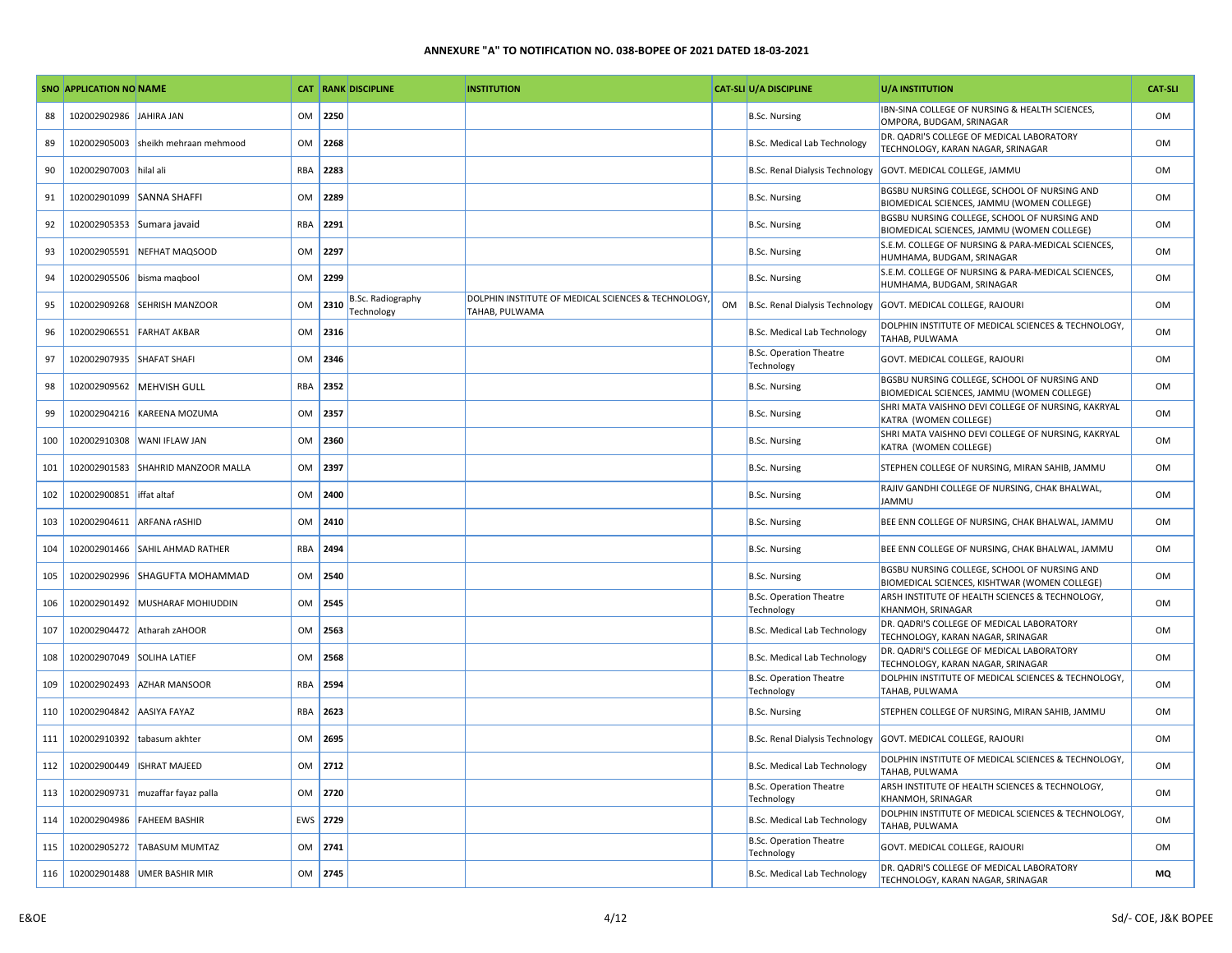|     | SNO APPLICATION NO NAME    |                                     |           |          | <b>CAT RANK DISCIPLINE</b>                   | <b>INSTITUTION</b>                                                   |    | <b>CAT-SLI U/A DISCIPLINE</b>                | U/A INSTITUTION                                                                              | <b>CAT-SLI</b> |
|-----|----------------------------|-------------------------------------|-----------|----------|----------------------------------------------|----------------------------------------------------------------------|----|----------------------------------------------|----------------------------------------------------------------------------------------------|----------------|
| 117 | 102002904521               | <b>BAZILA JAN</b>                   | OM        | 2750     |                                              |                                                                      |    | <b>B.Sc. Medical Lab Technology</b>          | DR. QADRI'S COLLEGE OF MEDICAL LABORATORY<br>TECHNOLOGY, KARAN NAGAR, SRINAGAR               | MQ             |
| 118 | 102002902564               | <b>MEHAK MUSHTAQ</b>                | <b>OM</b> | 2754     |                                              |                                                                      |    | <b>B.Sc. Nursing</b>                         | STEPHEN COLLEGE OF NURSING, MIRAN SAHIB, JAMMU                                               | OM             |
| 119 | 102002901137               | <b>SHABNUM ZEHRA</b>                | OM        | 2771     |                                              |                                                                      |    | <b>B.Sc. Nursing</b>                         | STEPHEN COLLEGE OF NURSING, MIRAN SAHIB, JAMMU                                               | OM             |
| 120 |                            | 102002901815   MALIK RADIYA TANVEER |           | EWS 2774 |                                              |                                                                      |    | <b>B.Sc. Nursing</b>                         | BGSBU NURSING COLLEGE, SCHOOL OF NURSING AND<br>BIOMEDICAL SCIENCES, RAJOURI (WOMEN COLLEGE) | SF             |
| 121 | 102002903370               | <b>BISMA AYOUB</b>                  | RBA       | 2779     |                                              |                                                                      |    | <b>B.Sc. Nursing</b>                         | SHRI MATA VAISHNO DEVI COLLEGE OF NURSING, KAKRYAL<br>KATRA (WOMEN COLLEGE)                  | OM             |
| 122 | 102002901232 salma farooq  |                                     | OM        | 2784     |                                              |                                                                      |    | B.Sc. Renal Dialysis Technology              | GOVT. MEDICAL COLLEGE, RAJOURI                                                               | OM             |
| 123 | 102002900044 Foziya fayaz  |                                     | OM        | 2790     |                                              |                                                                      |    | <b>B.Sc. Medical Lab Technology</b>          | DR. QADRI'S COLLEGE OF MEDICAL LABORATORY<br>TECHNOLOGY, KARAN NAGAR, SRINAGAR               | MQ             |
| 124 |                            | 102002901011 NEELOFAR MAJEED        | <b>OM</b> | 2797     |                                              |                                                                      |    | <b>B.Sc. Nursing</b>                         | SHRI MATA VAISHNO DEVI COLLEGE OF NURSING, KAKRYAL<br>KATRA (WOMEN COLLEGE)                  | OM             |
| 125 | 102002908564               | <b>SAKEENA AKHTER</b>               | OM        | 2804     |                                              |                                                                      |    | <b>B.Sc. Nursing</b>                         | SHRI MATA VAISHNO DEVI COLLEGE OF NURSING, KAKRYAL<br>KATRA (WOMEN COLLEGE)                  | OM             |
| 126 | 102002905599               | <b>OWAIS NAZIR BHAT</b>             | OM        | 2812     |                                              |                                                                      |    | <b>B.Sc. Operation Theatre</b><br>Technology | GOVT. MEDICAL COLLEGE, KATHUA                                                                | OM             |
| 127 |                            | 102002907831 BILAL AHMAD MIR        | OM        | 2845     |                                              |                                                                      |    | <b>B.Sc. Nursing</b>                         | BEE ENN COLLEGE OF NURSING, CHAK BHALWAL, JAMMU                                              | OM             |
| 128 | 102002903881               | <b>TABIA MUSHTAQ</b>                | RBA       | 2848     | <b>B.Sc. Operation Theatre</b><br>Technology | ARSH INSTITUTE OF HEALTH SCIENCES & TECHNOLOGY,<br>KHANMOH, SRINAGAR |    | OM B.Sc. Nursing                             | SHRI MATA VAISHNO DEVI COLLEGE OF NURSING, KAKRYAL<br>KATRA (WOMEN COLLEGE)                  | OM             |
| 129 | 102002901439               | MEHVISH MOHI U DIN                  | OM        | 2853     |                                              |                                                                      |    | <b>B.Sc. Medical Lab Technology</b>          | GOVT. MEDICAL COLLEGE, RAJOURI                                                               | OM             |
| 130 | 102002909261               | Burhan hamid dar                    | <b>OM</b> | 2857     |                                              |                                                                      |    | <b>B.Sc. Operation Theatre</b><br>Technology | ARSH INSTITUTE OF HEALTH SCIENCES & TECHNOLOGY,<br>KHANMOH, SRINAGAR                         | OM             |
| 131 |                            | 102002907196 JASIRA MANZOOR         | OM        | 2873     |                                              |                                                                      |    | <b>B.Sc. Nursing</b>                         | BEE ENN COLLEGE OF NURSING, CHAK BHALWAL, JAMMU                                              | OM             |
| 132 |                            | 102002908717 RASHID RASHEED         | OM        | 2917     |                                              |                                                                      |    | <b>B.Sc. Nursing</b>                         | BEE ENN COLLEGE OF NURSING, CHAK BHALWAL, JAMMU                                              | OM             |
| 133 |                            | 102002904795 Suhail ahmad malik     | <b>OM</b> | 2934     |                                              |                                                                      |    | <b>B.Sc. Nursing</b>                         | BEE ENN COLLEGE OF NURSING, CHAK BHALWAL, JAMMU                                              | OM             |
| 134 | 102002903277 FIZA AYOUB    |                                     | RBA       | 2952     |                                              |                                                                      |    | <b>B.Sc. Nursing</b>                         | BGSBU NURSING COLLEGE, SCHOOL OF NURSING AND<br>BIOMEDICAL SCIENCES, JAMMU (WOMEN COLLEGE)   | SF             |
| 135 |                            | 102002909319   TABINDA GULL         |           | EWS 2953 |                                              |                                                                      |    | <b>B.Sc. Nursing</b>                         | BGSBU NURSING COLLEGE, SCHOOL OF NURSING AND<br>BIOMEDICAL SCIENCES, JAMMU (WOMEN COLLEGE)   | SF             |
| 136 | 102002903706               | <b>ASMA HASSAN</b>                  | <b>OM</b> | 2963     |                                              |                                                                      |    | B.Sc. Nursing                                | BGSBU NURSING COLLEGE, SCHOOL OF NURSING AND<br>BIOMEDICAL SCIENCES, JAMMU (WOMEN COLLEGE)   | SF             |
| 137 | 102002902090 Farzana Shafi |                                     | OM        | 2979     |                                              |                                                                      |    | B.Sc. Medical Lab Technology                 | DOLPHIN INSTITUTE OF MEDICAL SCIENCES & TECHNOLOGY,<br>TAHAB, PULWAMA                        | OM             |
| 138 | 102002905155 Arhana Shafi  |                                     | <b>OM</b> | 2985     |                                              |                                                                      |    | B.Sc. Medical Lab Technology                 | DOLPHIN INSTITUTE OF MEDICAL SCIENCES & TECHNOLOGY,<br>TAHAB, PULWAMA                        | OM             |
| 139 | 102002903772 SUBE JAN      |                                     | RBA       | 2988     |                                              |                                                                      |    | <b>B.Sc. Nursing</b>                         | BGSBU NURSING COLLEGE, SCHOOL OF NURSING AND<br>BIOMEDICAL SCIENCES, JAMMU (WOMEN COLLEGE)   | SF             |
| 140 | 102002908044               | <b>SHABNUM BASHIR</b>               | OSC       | 2992     |                                              |                                                                      |    | <b>B.Sc. Nursing</b>                         | BGSBU NURSING COLLEGE, SCHOOL OF NURSING AND<br>BIOMEDICAL SCIENCES, RAJOURI (WOMEN COLLEGE) | SF             |
| 141 | 102002900858               | tabinda hamid                       | OM        |          | 3018 B.Sc. Nursing                           | BEE ENN COLLEGE OF NURSING, CHAK BHALWAL, JAMMU                      | OM | B.Sc. Nursing                                | STEPHEN COLLEGE OF NURSING, MIRAN SAHIB, JAMMU                                               | OM             |
| 142 | 102002904018               | <b>ELEENA BASHIR</b>                | <b>OM</b> | 3032     |                                              |                                                                      |    | <b>B.Sc. Nursing</b>                         | BGSBU NURSING COLLEGE, SCHOOL OF NURSING AND<br>BIOMEDICAL SCIENCES, JAMMU (WOMEN COLLEGE)   | SF             |
| 143 | 102002910183               | <b>OWAIS BASHIR</b>                 | OM        | 3045     |                                              |                                                                      |    | <b>B.Sc. Medical Lab Technology</b>          | GOVT. MEDICAL COLLEGE, KATHUA                                                                | OM             |
| 144 | 102002902977               | <b>IFLAQ AHMAD SHAH</b>             | RBA       | 3054     |                                              |                                                                      |    | <b>B.Sc. Nursing</b>                         | BEE ENN COLLEGE OF NURSING, CHAK BHALWAL, JAMMU                                              | OM             |
| 145 | 102002900101 UMAR GULZAR   |                                     | OM        | 3061     |                                              |                                                                      |    | <b>B.Sc. Nursing</b>                         | STEPHEN COLLEGE OF NURSING, MIRAN SAHIB, JAMMU                                               | OM             |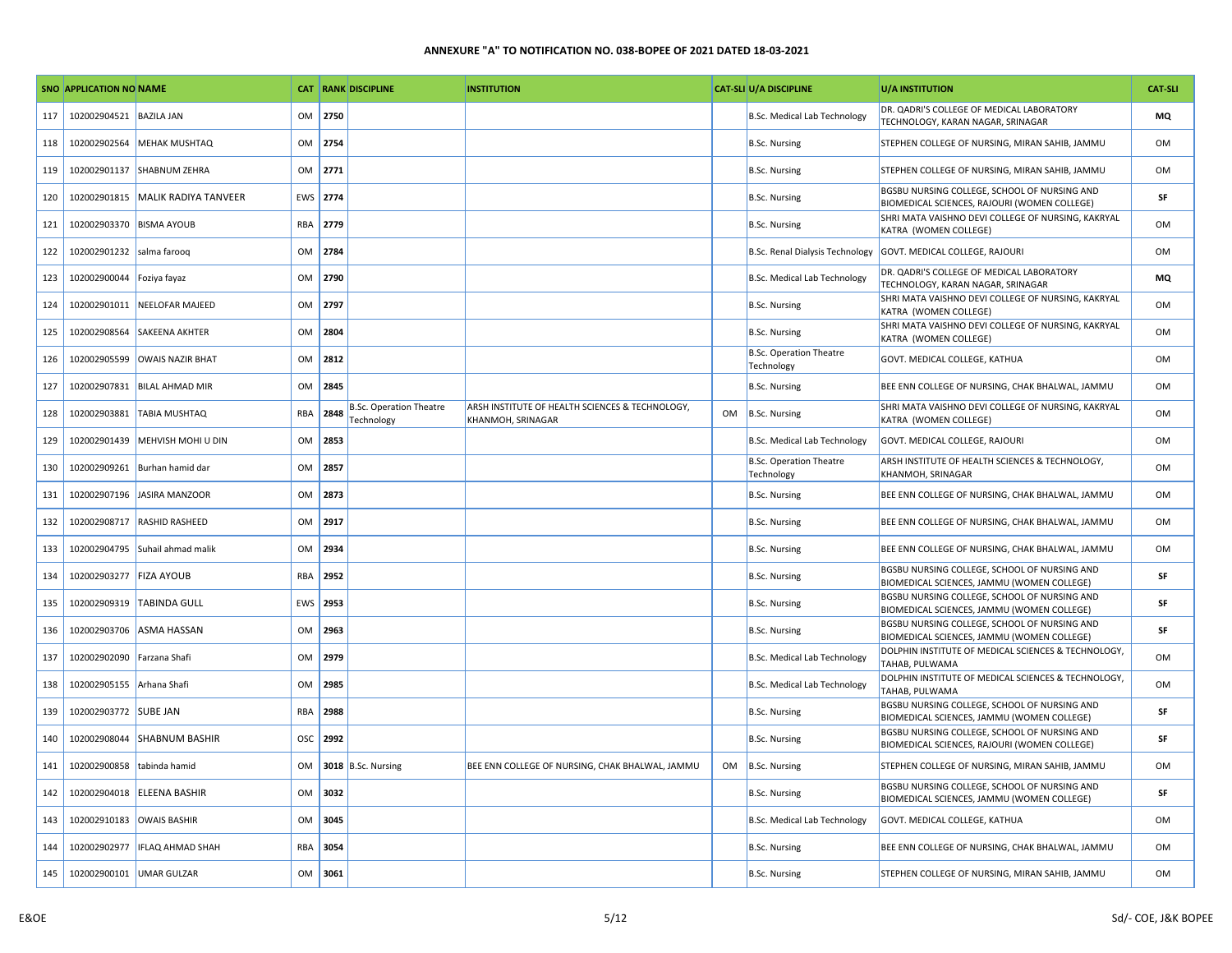|     | SNO APPLICATION NO NAME  |                                  |            |      | <b>CAT RANK DISCIPLINE</b>                   | <b>INSTITUTION</b>                                                    |           | <b>CAT-SLI U/A DISCIPLINE</b>                | <b>U/A INSTITUTION</b>                                                                       | <b>CAT-SLI</b> |
|-----|--------------------------|----------------------------------|------------|------|----------------------------------------------|-----------------------------------------------------------------------|-----------|----------------------------------------------|----------------------------------------------------------------------------------------------|----------------|
| 146 | 102002902082             | KHYATI VIG                       | OM         | 3118 |                                              |                                                                       |           | <b>B.Sc. Nursing</b>                         | RAJIV GANDHI COLLEGE OF NURSING, CHAK BHALWAL,<br><b>JAMMU</b>                               | <b>OM</b>      |
| 147 | 102002900059             | PEERZADA MOHAMMAD JUNAID<br>SHAH | OM         | 3124 |                                              |                                                                       |           | <b>B.Sc. Nursing</b>                         | STEPHEN COLLEGE OF NURSING, MIRAN SAHIB, JAMMU                                               | <b>OM</b>      |
| 148 | 102002901297             | KHAN ZAID BIN AIYAZ              | <b>OM</b>  |      | 3125 B.Sc. Nursing                           | STEPHEN COLLEGE OF NURSING, MIRAN SAHIB, JAMMU                        | OM        | B.Sc. Nursing                                | RAJIV GANDHI COLLEGE OF NURSING, CHAK BHALWAL,<br><b>JAMMU</b>                               | <b>OM</b>      |
| 149 | 102002901995             | <b>AADIL MUMTAZ</b>              | <b>OM</b>  | 3178 |                                              |                                                                       |           | <b>B.Sc. Medical Lab Technology</b>          | GOVT. MEDICAL COLLEGE, DODA                                                                  | <b>OM</b>      |
| 150 | 102002905612             | MUNAZAH JAMEEL                   | OM         | 3183 |                                              |                                                                       |           | <b>B.Sc. Nursing</b>                         | BGSBU NURSING COLLEGE, SCHOOL OF NURSING AND<br>BIOMEDICAL SCIENCES, RAJOURI (WOMEN COLLEGE) | SF             |
| 151 | 102002900002             | <b>MEHREENA HAMID</b>            | OM         | 3185 |                                              |                                                                       |           | <b>B.Sc. Nursing</b>                         | BGSBU NURSING COLLEGE, SCHOOL OF NURSING AND<br>BIOMEDICAL SCIENCES, RAJOURI (WOMEN COLLEGE) | SF             |
| 152 | 102002903064             | <b>SHAFKAT GEELANI</b>           | OM         | 3213 |                                              |                                                                       |           | <b>B.Sc. Nursing</b>                         | BEE ENN COLLEGE OF NURSING, CHAK BHALWAL, JAMMU                                              | <b>OM</b>      |
| 153 | 102002902990 asrar gadir |                                  | RBA        | 3221 |                                              |                                                                       |           | <b>B.Sc. Nursing</b>                         | STEPHEN COLLEGE OF NURSING, MIRAN SAHIB, JAMMU                                               | <b>OM</b>      |
| 154 | 102002900337             | <b>SIMRAN PARIHAR</b>            | RBA        | 3241 |                                              |                                                                       |           | <b>B.Sc. Nursing</b>                         | SHRI MATA VAISHNO DEVI COLLEGE OF NURSING, KAKRYAL<br>KATRA (WOMEN COLLEGE)                  | <b>OM</b>      |
| 155 | 102002901408             | FAISAL JAWEED WAGAY              | OM         | 3256 |                                              |                                                                       |           | <b>B.Sc. Renal Dialysis Technology</b>       | GOVT. MEDICAL COLLEGE, KATHUA                                                                | <b>OM</b>      |
| 156 | 102002905402             | suhail riyaz                     | OM         | 3285 |                                              |                                                                       |           | <b>B.Sc. Operation Theatre</b><br>Technology | ARSH INSTITUTE OF HEALTH SCIENCES & TECHNOLOGY,<br>KHANMOH, SRINAGAR                         | <b>OM</b>      |
| 157 | 102002905883             | SADIA                            | OM         | 3290 |                                              |                                                                       |           | <b>B.Sc. Medical Lab Technology</b>          | GOVT. MEDICAL COLLEGE, RAJOURI                                                               | <b>OM</b>      |
| 158 | 102002906799             | Danish bashir                    | OM         | 3293 |                                              |                                                                       |           | <b>B.Sc. Medical Lab Technology</b>          | GOVT. MEDICAL COLLEGE, DODA                                                                  | <b>OM</b>      |
| 159 | 102002904259             | AAQIB BASHIR                     | <b>OM</b>  | 3304 | B.Sc. Nursing                                | STEPHEN COLLEGE OF NURSING, MIRAN SAHIB, JAMMU                        | OM        | B.Sc. Nursing                                | RAJIV GANDHI COLLEGE OF NURSING, CHAK BHALWAL,<br><b>JAMMU</b>                               | OM             |
| 160 | 102002903665             | <b>ADIL BASHIR</b>               | OM         | 3308 |                                              |                                                                       |           | <b>B.Sc. Medical Lab Technology</b>          | DR. QADRI'S COLLEGE OF MEDICAL LABORATORY<br>TECHNOLOGY, KARAN NAGAR, SRINAGAR               | <b>MQ</b>      |
| 161 | 102002903192             | ADNAN ABBAS SHERGOGRI            | OM         | 3365 |                                              |                                                                       |           | B.Sc. Renal Dialysis Technology              | GOVT. MEDICAL COLLEGE, RAJOURI                                                               | <b>OM</b>      |
| 162 | 102002902896             | <b>MEHWISH JAN</b>               | RBA        | 3380 |                                              |                                                                       |           | <b>B.Sc. Nursing</b>                         | BGSBU NURSING COLLEGE, SCHOOL OF NURSING AND<br>BIOMEDICAL SCIENCES, JAMMU (WOMEN COLLEGE)   | SF             |
| 163 | 102002904640             | <b>UZMA FAYAZ</b>                | OM         | 3396 |                                              |                                                                       |           | <b>B.Sc. Operation Theatre</b><br>Technology | ARSH INSTITUTE OF HEALTH SCIENCES & TECHNOLOGY,<br>KHANMOH, SRINAGAR                         | <b>OM</b>      |
| 164 | 102002901249             | uzma shabir                      | OM         | 3422 |                                              |                                                                       |           | <b>B.Sc. Nursing</b>                         | BGSBU NURSING COLLEGE, SCHOOL OF NURSING AND<br>BIOMEDICAL SCIENCES, JAMMU (WOMEN COLLEGE)   | SF             |
| 165 | 102002909793             | UBAID MUSHTAQ SHAH PEERZADA Q    | <b>RBA</b> | 3441 |                                              |                                                                       |           | <b>B.Sc. Nursing</b>                         | STEPHEN COLLEGE OF NURSING, MIRAN SAHIB, JAMMU                                               | <b>OM</b>      |
| 166 | 102002904296             | qurat ul ain                     | OM         | 3449 |                                              |                                                                       |           | <b>B.Sc. Operation Theatre</b><br>Technology | ARSH INSTITUTE OF HEALTH SCIENCES & TECHNOLOGY,<br>KHANMOH, SRINAGAR                         | <b>OM</b>      |
| 167 | 102002904280             | KULSOMA JAN                      | OM         | 3482 |                                              |                                                                       |           | B.Sc. Medical Lab Technology                 | DR. QADRI'S COLLEGE OF MEDICAL LABORATORY<br>TECHNOLOGY, KARAN NAGAR, SRINAGAR               | <b>MQ</b>      |
| 168 | 102002903957             | <b>INSHA MAQBOOL</b>             | OM         | 3524 |                                              |                                                                       |           | B.Sc. Medical Lab Technology                 | DOLPHIN INSTITUTE OF MEDICAL SCIENCES & TECHNOLOGY,<br>TAHAB, PULWAMA                        | <b>OM</b>      |
| 169 | 102002908201             | <b>AASIF NAZIR</b>               | OM         | 3549 |                                              |                                                                       |           | <b>B.Sc. Operation Theatre</b><br>Technology | GOVT. MEDICAL COLLEGE, DODA                                                                  | <b>OM</b>      |
| 170 | 102002900353             | ARFA MUSTAFA                     | OM         | 3550 |                                              |                                                                       |           | B.Sc. Renal Dialysis Technology              | GOVT. MEDICAL COLLEGE, RAJOURI                                                               | OM             |
| 171 | 102002906980             | <b>SHAKIR AHMAD SHEIKH</b>       | OM         | 3580 | <b>B.Sc. Operation Theatre</b><br>Technology | DOLPHIN INSTITUTE OF MEDICAL SCIENCES & TECHNOLOGY,<br>TAHAB, PULWAMA | OM        | B.Sc. Radiography Technology                 | DOLPHIN INSTITUTE OF MEDICAL SCIENCES & TECHNOLOGY,<br>TAHAB, PULWAMA                        | 0 <sub>M</sub> |
| 172 | 102002910131             | <b>OWAIS BILAL</b>               | OM         | 3582 |                                              |                                                                       |           | <b>B.Sc. Medical Lab Technology</b>          | GOVT. MEDICAL COLLEGE, RAJOURI                                                               | <b>OM</b>      |
| 173 | 102002902403             | <b>TAHIR HUSSAIN</b>             | OM         | 3592 |                                              |                                                                       |           | <b>B.Sc. Operation Theatre</b><br>Technology | DOLPHIN INSTITUTE OF MEDICAL SCIENCES & TECHNOLOGY,<br><b>TAHAB, PULWAMA</b>                 | 0 <sub>M</sub> |
| 174 | 102002903314 Aryan dutta |                                  | <b>OM</b>  | 3621 | <b>B.Sc. Renal Dialysis</b><br>Technology    | GOVT. MEDICAL COLLEGE, RAJOURI                                        | <b>OM</b> | B.Sc. Renal Dialysis Technology              | GOVT. MEDICAL COLLEGE, KATHUA                                                                | <b>OM</b>      |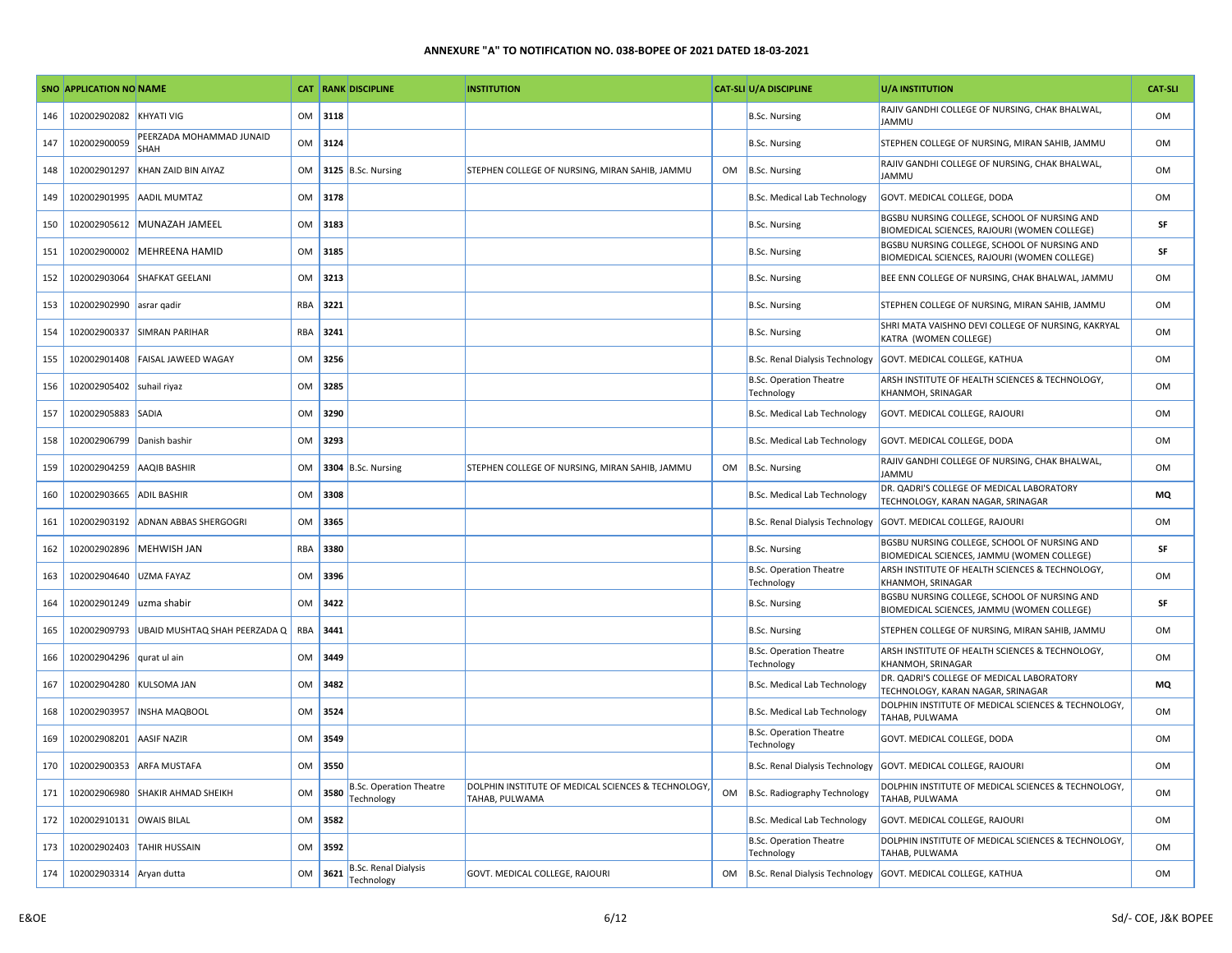|     | SNO APPLICATION NO NAME   |                                       |           |          | <b>CAT RANK DISCIPLINE</b>            | <b>INSTITUTION</b>                                                                           |           | <b>CAT-SLI U/A DISCIPLINE</b>                | <b>U/A INSTITUTION</b>                                                                       | <b>CAT-SLI</b> |
|-----|---------------------------|---------------------------------------|-----------|----------|---------------------------------------|----------------------------------------------------------------------------------------------|-----------|----------------------------------------------|----------------------------------------------------------------------------------------------|----------------|
| 175 | 102002901733              | <b>FAIZAN MUSHTAQ</b>                 | OM        | 3625     |                                       |                                                                                              |           | <b>B.Sc. Renal Dialysis Technology</b>       | GOVT. MEDICAL COLLEGE, RAJOURI                                                               | OM             |
| 176 |                           | 102002907145 SHAHZADA SUJRAT UL BANAT | OM        | 3641     |                                       |                                                                                              |           | <b>B.Sc. Operation Theatre</b><br>Technology | DOLPHIN INSTITUTE OF MEDICAL SCIENCES & TECHNOLOGY,<br>TAHAB, PULWAMA                        | OM             |
| 177 | 102002907359              | Muskana nazir                         | OM        | 3656     |                                       |                                                                                              |           |                                              | B.Sc. Renal Dialysis Technology GOVT. MEDICAL COLLEGE, RAJOURI                               | OM             |
| 178 | 102002901556 SHAFIA NAZIR |                                       | RBA       | 3659     |                                       |                                                                                              |           | <b>B.Sc. Nursing</b>                         | SHRI MATA VAISHNO DEVI COLLEGE OF NURSING, KAKRYAL<br>KATRA (WOMEN COLLEGE)                  | OM             |
| 179 | 102002902379              | <b>SURIAYA MOHIUDDIN</b>              | <b>OM</b> |          | 3670 B.Sc. Nursing                    | BGSBU NURSING COLLEGE, SCHOOL OF NURSING AND<br>BIOMEDICAL SCIENCES, RAJOURI (WOMEN COLLEGE) | SF        | B.Sc. Nursing                                | BGSBU NURSING COLLEGE, SCHOOL OF NURSING AND<br>BIOMEDICAL SCIENCES, JAMMU (WOMEN COLLEGE)   | SF             |
| 180 |                           | 102002902602 SEERAT FAROOQ            |           | OSC 3676 |                                       |                                                                                              |           | B.Sc. Renal Dialysis Technology              | GOVT. MEDICAL COLLEGE, RAJOURI                                                               | OM             |
| 181 | 102002901242 Aiman naseer |                                       | OM        | 3688     |                                       |                                                                                              |           | <b>B.Sc. Medical Lab Technology</b>          | DOLPHIN INSTITUTE OF MEDICAL SCIENCES & TECHNOLOGY,<br><b>TAHAB, PULWAMA</b>                 | OM             |
| 182 |                           | 102002906438 SEERAT UN NISA           | OM        | 3691     |                                       |                                                                                              |           | <b>B.Sc. Nursing</b>                         | BGSBU NURSING COLLEGE, SCHOOL OF NURSING AND<br>BIOMEDICAL SCIENCES, JAMMU (WOMEN COLLEGE)   | SF             |
| 183 | 102002902674              | <b>Umer Altaf</b>                     | OM        | 3735     |                                       |                                                                                              |           | <b>B.Sc. Nursing</b>                         | BEE ENN COLLEGE OF NURSING, CHAK BHALWAL, JAMMU                                              | OM             |
| 184 |                           | 102002900622 SAIKA ROUF TUGOO         | OM        | 3758     |                                       |                                                                                              |           | <b>B.Sc. Operation Theatre</b><br>Technology | <b>GOVT. MEDICAL COLLEGE, KATHUA</b>                                                         | OM             |
| 185 | 102002900976              | <b>REIZWAN TARIQ WANI</b>             | RBA       | 3765     |                                       |                                                                                              |           | <b>B.Sc. Nursing</b>                         | STEPHEN COLLEGE OF NURSING, MIRAN SAHIB, JAMMU                                               | OM             |
| 186 | 102002903031 razia ahad   |                                       | OM        | 3787     |                                       |                                                                                              |           | <b>B.Sc. Operation Theatre</b><br>Technology | DOLPHIN INSTITUTE OF MEDICAL SCIENCES & TECHNOLOGY,<br><b>TAHAB, PULWAMA</b>                 | OM             |
| 187 | 102002908298              | <b>KAISAR BASHIR</b>                  | OM        | 3789     |                                       |                                                                                              |           | B.Sc. Radiography Technology                 | DOLPHIN INSTITUTE OF MEDICAL SCIENCES & TECHNOLOGY,<br>TAHAB, PULWAMA                        | OM             |
| 188 |                           | 102002903147 ZEESHAN ASHRAF           | OM        | 3803     |                                       |                                                                                              |           | B.Sc. Radiography Technology                 | DOLPHIN INSTITUTE OF MEDICAL SCIENCES & TECHNOLOGY,<br>TAHAB, PULWAMA                        | OM             |
| 189 | 102002909578              | <b>SHAHID BASHIR TANTRAY</b>          | JKPM      | 3804     |                                       |                                                                                              |           | <b>B.Sc. Medical Lab Technology</b>          | DOLPHIN INSTITUTE OF MEDICAL SCIENCES & TECHNOLOGY,<br>TAHAB, PULWAMA                        | OM             |
| 190 | 102002907203              | <b>MEHRUN NISA</b>                    | RBA       | 3806     |                                       |                                                                                              |           | <b>B.Sc. Nursing</b>                         | STEPHEN COLLEGE OF NURSING, MIRAN SAHIB, JAMMU                                               | OM             |
| 191 | 102002904178              | <b>MEHR U NISA</b>                    | OM        | 3823     |                                       |                                                                                              |           | <b>B.Sc. Nursing</b>                         | BGSBU NURSING COLLEGE, SCHOOL OF NURSING AND<br>BIOMEDICAL SCIENCES, JAMMU (WOMEN COLLEGE)   | SF             |
| 192 | 102002902669              | MEHVISH MAQSOOD                       | OM        | 3824     |                                       |                                                                                              |           | <b>B.Sc. Nursing</b>                         | STEPHEN COLLEGE OF NURSING, MIRAN SAHIB, JAMMU                                               | OM             |
| 193 | 102002902889              | NAVEEDA YASEEN                        | RBA       | 3848     |                                       |                                                                                              |           | B.Sc. Medical Lab Technology                 | DOLPHIN INSTITUTE OF MEDICAL SCIENCES & TECHNOLOGY,<br>TAHAB, PULWAMA                        | OM             |
| 194 | 102002905410              | syed qasim razvi                      | OM        | 3853     | B.Sc. Operation Theatre<br>Technology | DOLPHIN INSTITUTE OF MEDICAL SCIENCES & TECHNOLOGY,<br>TAHAB, PULWAMA                        | <b>OM</b> | <b>B.Sc. Operation Theatre</b><br>Technology | GOVT. MEDICAL COLLEGE, DODA                                                                  | OM             |
| 195 | 102002910219              | rasiya reyaz                          | OM        | 3870     |                                       |                                                                                              |           | <b>B.Sc. Operation Theatre</b><br>Technology | GOVT. MEDICAL COLLEGE, DODA                                                                  | OM             |
| 196 |                           | 102002902712 SABAHAT BASHIR           | OM        | 3873     |                                       |                                                                                              |           | <b>B.Sc. Nursing</b>                         | BGSBU NURSING COLLEGE, SCHOOL OF NURSING AND<br>BIOMEDICAL SCIENCES, RAJOURI (WOMEN COLLEGE) | SF             |
| 197 | 102002902787              | MOHD IRFAN MALIK                      | JKPM 3877 |          |                                       |                                                                                              |           | <b>B.Sc. Operation Theatre</b><br>Technology | DOLPHIN INSTITUTE OF MEDICAL SCIENCES & TECHNOLOGY,<br><b>TAHAB, PULWAMA</b>                 | OM             |
| 198 | 102002905168              | SHAIESTA FAROOQ                       | OM        | 3883     |                                       |                                                                                              |           | <b>B.Sc. Operation Theatre</b><br>Technology | GOVT. MEDICAL COLLEGE, DODA                                                                  | OM/LE          |
| 199 | 102002900808              | SHABNAM ASHARAF                       | OM        | 3888     |                                       |                                                                                              |           | <b>B.Sc. Medical Lab Technology</b>          | GOVT. MEDICAL COLLEGE, KATHUA                                                                | OM             |
| 200 | 102002906157              | gowsia ahad                           | <b>OM</b> | 3898     |                                       |                                                                                              |           | <b>B.Sc. Nursing</b>                         | BEE ENN COLLEGE OF NURSING, CHAK BHALWAL, JAMMU                                              | OM             |
| 201 | 102002901580              | Yasmeena bashir                       | OM        | 3908     |                                       |                                                                                              |           | <b>B.Sc. Nursing</b>                         | BGSBU NURSING COLLEGE, SCHOOL OF NURSING AND<br>BIOMEDICAL SCIENCES, RAJOURI (WOMEN COLLEGE) | SF             |
| 202 | 102002901775              | Nazima mohi ud din                    | <b>OM</b> | 3951     |                                       |                                                                                              |           | <b>B.Sc. Operation Theatre</b><br>Technology | DOLPHIN INSTITUTE OF MEDICAL SCIENCES & TECHNOLOGY,<br><b>TAHAB, PULWAMA</b>                 | OM             |
| 203 | 102002904643 snober jan   |                                       | OM        | 3973     |                                       |                                                                                              |           | <b>B.Sc. Operation Theatre</b><br>Technology | DOLPHIN INSTITUTE OF MEDICAL SCIENCES & TECHNOLOGY,<br><b>TAHAB, PULWAMA</b>                 | OM             |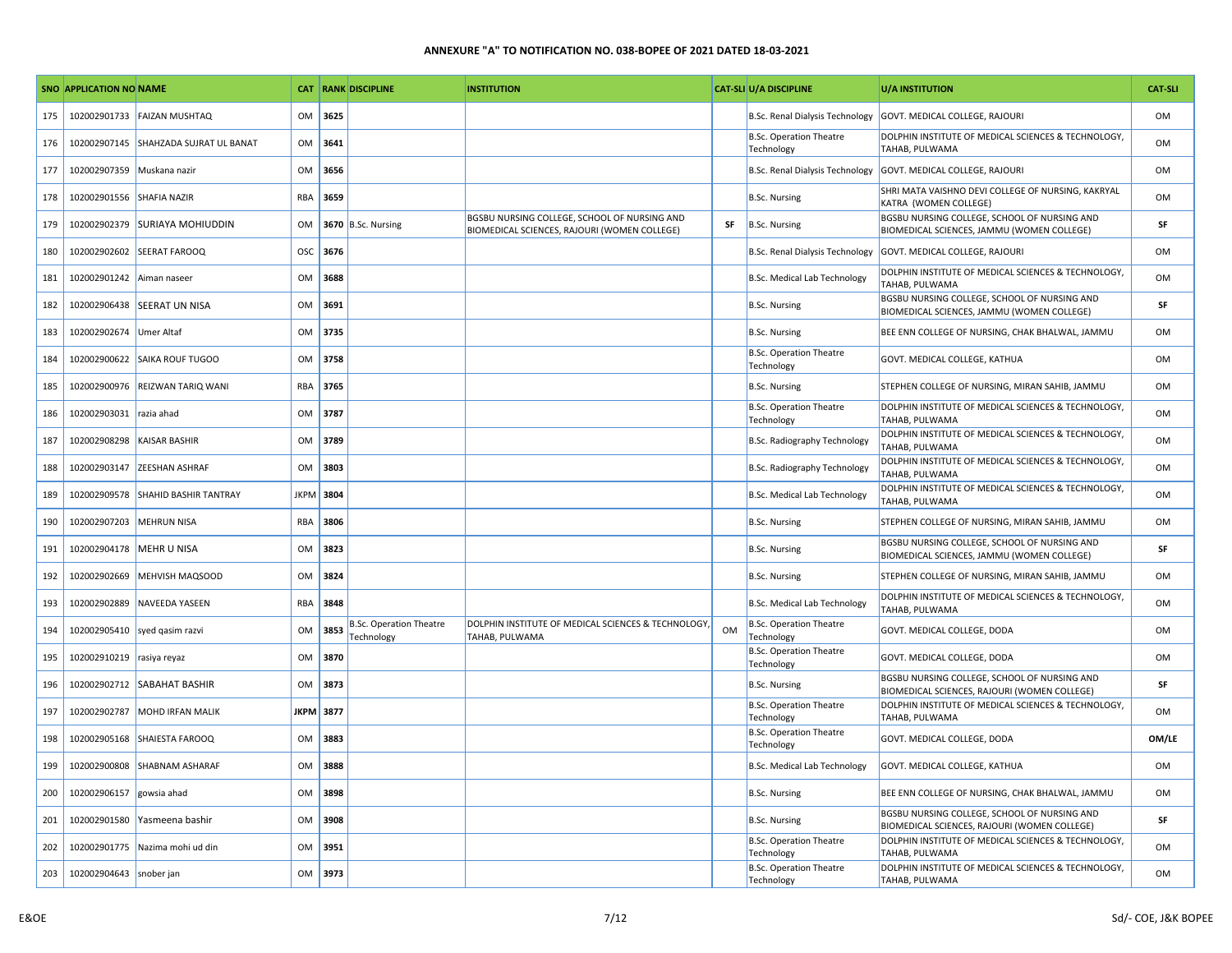|     | <b>SNO APPLICATION NO NAME</b> |                              |           |      | <b>CAT RANK DISCIPLINE</b> | <b>INSTITUTION</b>                             |    | <b>CAT-SLI U/A DISCIPLINE</b>                | U/A INSTITUTION                                                                | <b>CAT-SLI</b> |
|-----|--------------------------------|------------------------------|-----------|------|----------------------------|------------------------------------------------|----|----------------------------------------------|--------------------------------------------------------------------------------|----------------|
| 204 | 102002905432                   | <b>KIFAYAT YOUSUF TELI</b>   | OSC       | 3977 |                            |                                                |    | <b>B.Sc. Operation Theatre</b><br>Technology | GOVT. MEDICAL COLLEGE, KATHUA                                                  | <b>OM</b>      |
| 205 | 102002902401                   | <b>HUMAIRAH QADIR</b>        | RBA       | 3991 |                            |                                                |    | B.Sc. Renal Dialysis Technology              | GOVT. MEDICAL COLLEGE, RAJOURI                                                 | <b>OM</b>      |
| 206 | 102002904570                   | MUSKAN JAVAID                | OM        | 3999 |                            |                                                |    | <b>B.Sc. Operation Theatre</b><br>Technology | DOLPHIN INSTITUTE OF MEDICAL SCIENCES & TECHNOLOGY,<br><b>TAHAB, PULWAMA</b>   | <b>OM</b>      |
| 207 | 102002909919                   | <b>AUBIROU FAROOQ</b>        | OSC       | 4020 |                            |                                                |    | <b>B.Sc. Operation Theatre</b><br>Technology | DOLPHIN INSTITUTE OF MEDICAL SCIENCES & TECHNOLOGY,<br><b>TAHAB, PULWAMA</b>   | <b>OM</b>      |
| 208 | 102002903029                   | <b>IRFAN UL HAQ</b>          | EWS       | 4028 |                            |                                                |    | B.Sc. Renal Dialysis Technology              | GOVT. MEDICAL COLLEGE, DODA                                                    | <b>OM</b>      |
| 209 | 102002905920                   | <b>FAISAL BIN FAYAZ</b>      | OSC       | 4032 |                            |                                                |    | <b>B.Sc. Operation Theatre</b><br>Technology | DOLPHIN INSTITUTE OF MEDICAL SCIENCES & TECHNOLOGY,<br><b>TAHAB, PULWAMA</b>   | <b>OM</b>      |
| 210 | 102002905521                   | Nahida Ali                   | 0M        | 4050 |                            |                                                |    | <b>B.Sc. Nursing</b>                         | RAJIV GANDHI COLLEGE OF NURSING, CHAK BHALWAL,<br><b>JAMMU</b>                 | <b>OM</b>      |
| 211 | 102002910075                   | <b>FATIMA AKHTAR</b>         | <b>OM</b> | 4053 |                            |                                                |    | <b>B.Sc. Operation Theatre</b><br>Technology | GOVT. MEDICAL COLLEGE, KATHUA                                                  | <b>OM</b>      |
| 212 | 102002907056                   | KHANDAY MUSTAFA YASEEN       | OM        | 4075 |                            |                                                |    | <b>B.Sc. Operation Theatre</b><br>Technology | GOVT. MEDICAL COLLEGE, KATHUA                                                  | <b>OM</b>      |
| 213 | 102002904433                   | <b>ZEESHAN AHMAD RATHER</b>  | RBA       | 4120 |                            |                                                |    | <b>B.Sc. Nursing</b>                         | RAJIV GANDHI COLLEGE OF NURSING, CHAK BHALWAL,<br><b>JAMMU</b>                 | <b>OM</b>      |
| 214 | 102002900357                   | <b>SAKEENA AKHTER</b>        | OM        | 4126 |                            |                                                |    | <b>B.Sc. Operation Theatre</b><br>Technology | GOVT. MEDICAL COLLEGE, KATHUA                                                  | <b>OM</b>      |
| 215 | 102002910160                   | <b>AIJAZ AHMAD SHALLA</b>    | OM        | 4154 |                            |                                                |    | <b>B.Sc. Operation Theatre</b><br>Technology | GOVT. MEDICAL COLLEGE, KATHUA                                                  | <b>OM</b>      |
| 216 | 102002909033                   | MUSADIQ REYAZ                | OM        | 4158 |                            |                                                |    | <b>B.Sc. Medical Lab Technology</b>          | GOVT. MEDICAL COLLEGE, DODA                                                    | <b>OM</b>      |
| 217 | 102002908595                   | danish manzoor               | OM        | 4181 |                            |                                                |    | <b>B.Sc. Nursing</b>                         | RAJIV GANDHI COLLEGE OF NURSING, CHAK BHALWAL,<br><b>JAMMU</b>                 | 0 <sub>M</sub> |
| 218 | 102002900187                   | <b>FAIZAN KHURSHEED</b>      | OM        |      | 4192 B.Sc. Nursing         | STEPHEN COLLEGE OF NURSING, MIRAN SAHIB, JAMMU | OM | B.Sc. Nursing                                | RAJIV GANDHI COLLEGE OF NURSING, CHAK BHALWAL,<br><b>JAMMU</b>                 | <b>OM</b>      |
| 219 | 102002901285                   | <b>RUKSARA BANO</b>          | OM        | 4207 |                            |                                                |    | B.Sc. Radiography Technology                 | DOLPHIN INSTITUTE OF MEDICAL SCIENCES & TECHNOLOGY,<br>TAHAB, PULWAMA          | <b>OM</b>      |
| 220 | 102002905163                   | MUSKAAN MUSHTAQ              | OM        | 4223 |                            |                                                |    | B.Sc. Radiography Technology                 | DOLPHIN INSTITUTE OF MEDICAL SCIENCES & TECHNOLOGY,<br>TAHAB, PULWAMA          | <b>OM</b>      |
| 221 | 102002900884                   | MIR BAZILA MUSHTAQ           | OM        | 4255 |                            |                                                |    | <b>B.Sc. Nursing</b>                         | RAJIV GANDHI COLLEGE OF NURSING, CHAK BHALWAL,<br>JAMMU                        | <b>OM</b>      |
| 222 | 102002903649                   | <b>TABASUM JUNAID BASHIR</b> | RBA       | 4257 |                            |                                                |    | <b>B.Sc. Nursing</b>                         | RAJIV GANDHI COLLEGE OF NURSING, CHAK BHALWAL,<br>JAMMU                        | <b>OM</b>      |
| 223 | 102002907339                   | <b>ADIL HAMEEED NAIK</b>     | RBA       | 4315 |                            |                                                |    | <b>B.Sc. Nursing</b>                         | RAJIV GANDHI COLLEGE OF NURSING, CHAK BHALWAL,<br><b>JAMMU</b>                 | <b>OM</b>      |
| 224 | 102002906996                   | AASIF GULZAR                 | <b>OM</b> | 4324 |                            |                                                |    | B.Sc. Medical Lab Technology                 | DR. QADRI'S COLLEGE OF MEDICAL LABORATORY<br>TECHNOLOGY, KARAN NAGAR, SRINAGAR | OM/LE          |
| 225 | 102002902550                   | <b>HURAIN BASHIR</b>         | OM        | 4334 |                            |                                                |    | B.Sc. Radiography Technology                 | DOLPHIN INSTITUTE OF MEDICAL SCIENCES & TECHNOLOGY,<br>TAHAB, PULWAMA          | <b>OM</b>      |
| 226 | 102002905921                   | <b>JANVI CHOUHAN</b>         | OM        | 4350 |                            |                                                |    | <b>B.Sc. Nursing</b>                         | RAJIV GANDHI COLLEGE OF NURSING, CHAK BHALWAL,<br><b>JAMMU</b>                 | <b>OM</b>      |
| 227 | 102002900944                   | <b>PRAGTI SHARMA</b>         | OM        | 4363 |                            |                                                |    | <b>B.Sc. Nursing</b>                         | BEE ENN COLLEGE OF NURSING, CHAK BHALWAL, JAMMU                                | <b>OM</b>      |
| 228 | 102002903437                   | <b>IFRAT BASHIR</b>          | OM        | 4364 |                            |                                                |    | <b>B.Sc. Operation Theatre</b><br>Technology | GOVT. MEDICAL COLLEGE, KATHUA                                                  | <b>OM</b>      |
| 229 | 102002908761                   | Ishtiyaq ahmad malik         | RBA       | 4365 |                            |                                                |    | <b>B.Sc. Medical Lab Technology</b>          | GOVT. MEDICAL COLLEGE, DODA                                                    | <b>OM</b>      |
| 230 | 102002907039                   | <b>TAZIM MUZAFFAR</b>        | RBA       | 4368 |                            |                                                |    | B.Sc. Medical Lab Technology                 | GOVT. MEDICAL COLLEGE, DODA                                                    | <b>OM</b>      |
| 231 | 102002902172                   | <b>QAISER YOUSUF MIR</b>     | RBA       | 4378 |                            |                                                |    | <b>B.Sc. Medical Lab Technology</b>          | GOVT. MEDICAL COLLEGE, KATHUA                                                  | <b>OM</b>      |
| 232 |                                | 102002906862 MEHIMA FAYAZ    | <b>OM</b> | 4384 |                            |                                                |    | <b>B.Sc. Nursing</b>                         | RAJIV GANDHI COLLEGE OF NURSING, CHAK BHALWAL,<br><b>JAMMU</b>                 | <b>OM</b>      |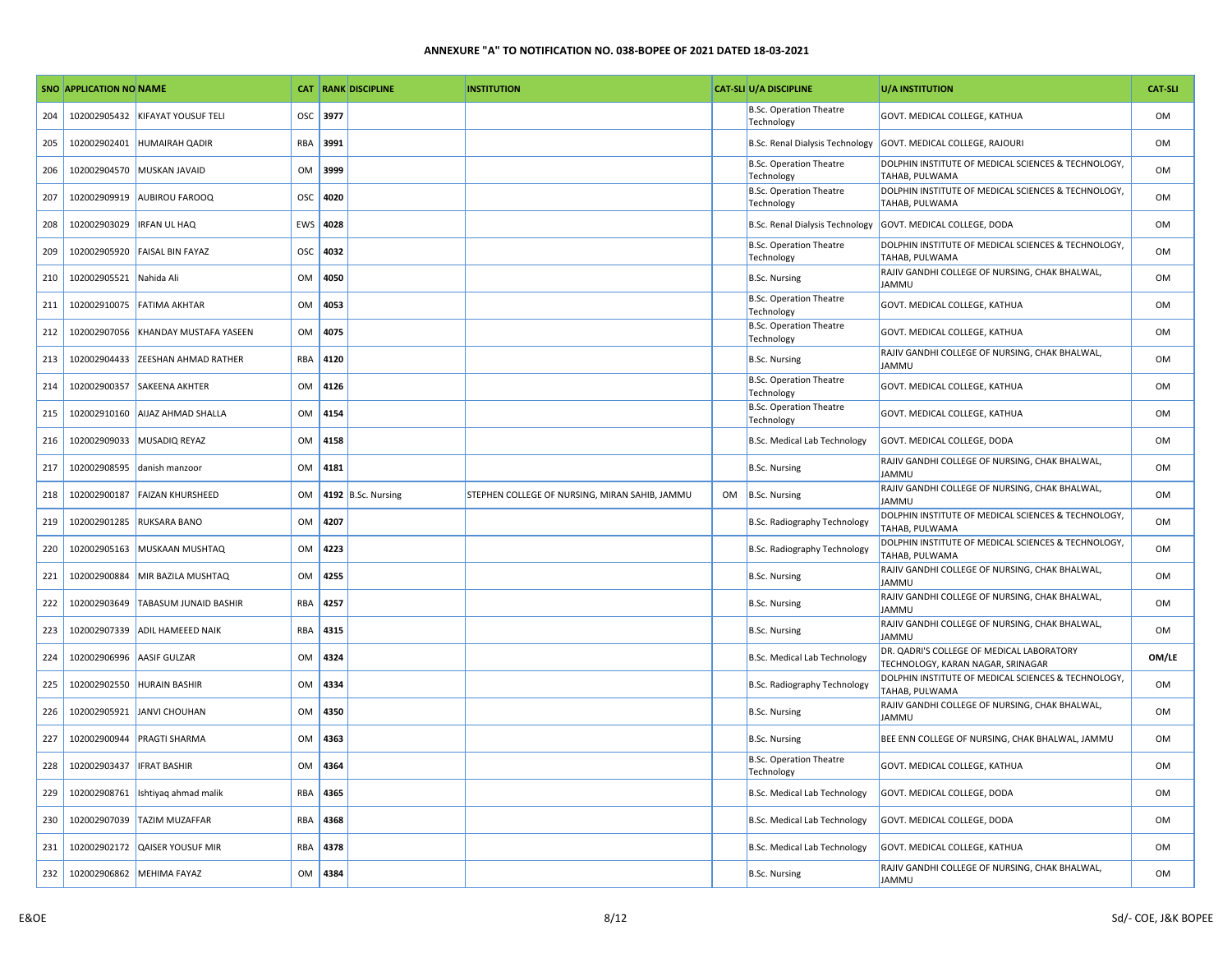|     | SNO APPLICATION NO NAME    |                                |           |      | <b>CAT RANK DISCIPLINE</b> | <b>INSTITUTION</b>                                             |    | <b>CAT-SLI U/A DISCIPLINE</b>                | <b>U/A INSTITUTION</b>                                                                        | <b>CAT-SLI</b> |
|-----|----------------------------|--------------------------------|-----------|------|----------------------------|----------------------------------------------------------------|----|----------------------------------------------|-----------------------------------------------------------------------------------------------|----------------|
| 233 | 102002910262               | <b>NASREENAH AKHTER</b>        | OSC       | 4393 |                            |                                                                |    | <b>B.Sc. Nursing</b>                         | BGSBU NURSING COLLEGE, SCHOOL OF NURSING AND<br>BIOMEDICAL SCIENCES, KISHTWAR (WOMEN COLLEGE) | SF             |
| 234 | 102002903492 fougia hamid  |                                | <b>OM</b> | 4396 |                            |                                                                |    | B.Sc. Radiography Technology                 | DOLPHIN INSTITUTE OF MEDICAL SCIENCES & TECHNOLOGY,<br>TAHAB, PULWAMA                         | <b>OM</b>      |
| 235 |                            | 102002908341 DAWOOD AHMAD DAR  | OM        | 4399 |                            |                                                                |    | B.Sc. Radiography Technology                 | DOLPHIN INSTITUTE OF MEDICAL SCIENCES & TECHNOLOGY,<br>TAHAB, PULWAMA                         | OM             |
| 236 |                            | 102002910040 SUMIERA ASHRAF    | OM        | 4403 |                            |                                                                |    | <b>B.Sc. Nursing</b>                         | BGSBU NURSING COLLEGE, SCHOOL OF NURSING AND<br>BIOMEDICAL SCIENCES, RAJOURI (WOMEN COLLEGE)  | SF             |
| 237 |                            | 102002902376 NAVEED ANJUM      | OM        | 4405 |                            |                                                                |    | <b>B.Sc. Nursing</b>                         | RAJIV GANDHI COLLEGE OF NURSING, CHAK BHALWAL,<br><b>JAMMU</b>                                | <b>OM</b>      |
| 238 |                            | 102002907848 SAFOORA ZAKIR     | RBA       |      | 4408 B.Sc. Nursing         | RAJIV GANDHI COLLEGE OF NURSING, CHAK BHALWAL,<br><b>JAMMU</b> | OM | B.Sc. Nursing                                | BGSBU NURSING COLLEGE, SCHOOL OF NURSING AND<br>BIOMEDICAL SCIENCES, KISHTWAR (WOMEN COLLEGE) | SF             |
| 239 | 102002909806 SAHIL FAROOQ  |                                | OM        | 4410 |                            |                                                                |    | B.Sc. Renal Dialysis Technology              | GOVT. MEDICAL COLLEGE, DODA                                                                   | <b>OM</b>      |
| 240 | 102002902061               | <b>ALWIN MARK GILL</b>         | OSC       | 4433 |                            |                                                                |    | <b>B.Sc. Medical Lab Technology</b>          | GOVT. MEDICAL COLLEGE, KATHUA                                                                 | OM             |
| 241 |                            | 102002909223 FAISAL AHMAD DAR  | RBA       | 4434 |                            |                                                                |    | <b>B.Sc. Medical Lab Technology</b>          | GOVT. MEDICAL COLLEGE, DODA                                                                   | OM             |
| 242 |                            | 102002904923 SNOBER ISHFAQ     | <b>OM</b> | 4440 |                            |                                                                |    | B.Sc. Radiography Technology                 | DOLPHIN INSTITUTE OF MEDICAL SCIENCES & TECHNOLOGY,<br>TAHAB, PULWAMA                         | OM             |
| 243 | 102002903320 darakhshan    |                                | OM        | 4441 |                            |                                                                |    | <b>B.Sc. Nursing</b>                         | BEE ENN COLLEGE OF NURSING, CHAK BHALWAL, JAMMU                                               | OM             |
| 244 |                            | 102002900713 SALONI SHARMA     | OM        | 4446 |                            |                                                                |    | <b>B.Sc. Nursing</b>                         | BEE ENN COLLEGE OF NURSING, CHAK BHALWAL, JAMMU                                               | OM             |
| 245 | 102002901608               | <b>AROOJA ALTAF</b>            | OM        | 4450 |                            |                                                                |    | B.Sc. Radiography Technology                 | DOLPHIN INSTITUTE OF MEDICAL SCIENCES & TECHNOLOGY,<br>TAHAB, PULWAMA                         | <b>OM</b>      |
| 246 | 102002900561               | MEHR UN NISA                   | OM        | 4461 |                            |                                                                |    | <b>B.Sc. Nursing</b>                         | STEPHEN COLLEGE OF NURSING, MIRAN SAHIB, JAMMU                                                | OM             |
| 247 | 102002903276 SONIA SHARMA  |                                | OM        | 4462 |                            |                                                                |    | <b>B.Sc. Nursing</b>                         | BEE ENN COLLEGE OF NURSING, CHAK BHALWAL, JAMMU                                               | OM             |
| 248 |                            | 102002902112 MIR KAMRAN ASHRAF | OM        | 4466 |                            |                                                                |    | <b>B.Sc. Nursing</b>                         | RAJIV GANDHI COLLEGE OF NURSING, CHAK BHALWAL,<br><b>JAMMU</b>                                | OM             |
| 249 | 102002910380               | MOhammad waseem tantrey        | OM        | 4467 |                            |                                                                |    | <b>B.Sc. Nursing</b>                         | RAJIV GANDHI COLLEGE OF NURSING, CHAK BHALWAL,<br><b>JAMMU</b>                                | OM             |
| 250 | 102002906961               | AAQIB JAVAID RATHER            | <b>OM</b> | 4471 |                            |                                                                |    | <b>B.Sc. Nursing</b>                         | BEE ENN COLLEGE OF NURSING, CHAK BHALWAL, JAMMU                                               | OM             |
| 251 | 102002903760 Kifayat gul   |                                | OM        | 4480 |                            |                                                                |    | <b>B.Sc. Nursing</b>                         | BEE ENN COLLEGE OF NURSING, CHAK BHALWAL, JAMMU                                               | OM             |
| 252 | 102002900523 mehak nisar   |                                | OM        | 4482 |                            |                                                                |    | <b>B.Sc. Nursing</b>                         | BEE ENN COLLEGE OF NURSING, CHAK BHALWAL, JAMMU                                               | OM             |
| 253 |                            | 102002902726 SONAM SHARMA      | <b>OM</b> | 4492 |                            |                                                                |    | <b>B.Sc. Nursing</b>                         | STEPHEN COLLEGE OF NURSING, MIRAN SAHIB, JAMMU                                                | OM             |
| 254 |                            | 102002902942 MUSKAN RASHID     | OM        | 4495 |                            |                                                                |    | B.Sc. Radiography Technology                 | DOLPHIN INSTITUTE OF MEDICAL SCIENCES & TECHNOLOGY,<br>TAHAB, PULWAMA                         | OM             |
| 255 | 102002903439               | <b>IBTASAM MUMTAZ MANGRAL</b>  | RBA       | 4527 |                            |                                                                |    | B.Sc. Medical Lab Technology                 | GOVT. MEDICAL COLLEGE, DODA                                                                   | <b>OM</b>      |
| 256 |                            | 102002905212 NEELAM YOUSUF     | OM        | 4532 |                            |                                                                |    | <b>B.Sc. Nursing</b>                         | BEE ENN COLLEGE OF NURSING, CHAK BHALWAL, JAMMU                                               | OM             |
| 257 |                            | 102002907376 SNOWBER HAMID     | RBA       | 4533 |                            |                                                                |    | <b>B.Sc. Operation Theatre</b><br>Technology | GOVT. MEDICAL COLLEGE, KATHUA                                                                 | OM             |
| 258 | 102002901699               | <b>SABIYAH HAFEEZ</b>          | <b>OM</b> | 4547 |                            |                                                                |    | B.Sc. Renal Dialysis Technology              | GOVT. MEDICAL COLLEGE, DODA                                                                   | OM             |
| 259 |                            | 102002904459   MARYAM JAFFAR   | OM        | 4552 |                            |                                                                |    | <b>B.Sc. Nursing</b>                         | BGSBU NURSING COLLEGE, SCHOOL OF NURSING AND<br>BIOMEDICAL SCIENCES, KISHTWAR (WOMEN COLLEGE) | SF             |
| 260 | 102002907885 FAISAL MALIK  |                                | OM        | 4560 |                            |                                                                |    | B.Sc. Radiography Technology                 | DOLPHIN INSTITUTE OF MEDICAL SCIENCES & TECHNOLOGY,<br>TAHAB, PULWAMA                         | OM             |
| 261 | 102002902113 aabida rashid |                                | OSC       | 4573 |                            |                                                                |    | B.Sc. Nursing                                | BGSBU NURSING COLLEGE, SCHOOL OF NURSING AND<br>BIOMEDICAL SCIENCES, KISHTWAR (WOMEN COLLEGE) | SF             |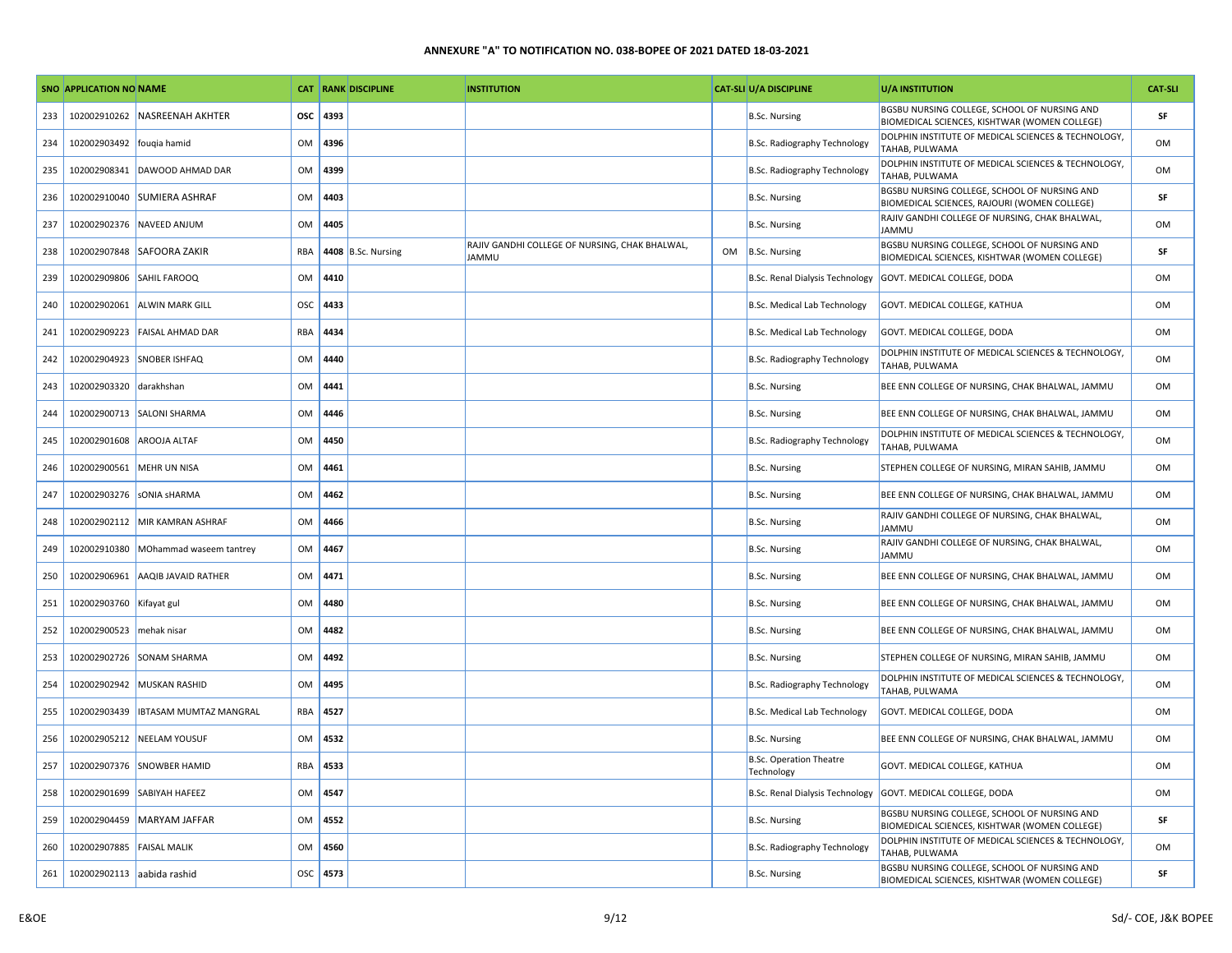|     | <b>SNO APPLICATION NO NAME</b> |                                |     |           | <b>CAT RANK DISCIPLINE</b> | <b>INSTITUTION</b> | <b>CAT-SLI U/A DISCIPLINE</b>                | U/A INSTITUTION                                                                               | <b>CAT-SLI</b> |
|-----|--------------------------------|--------------------------------|-----|-----------|----------------------------|--------------------|----------------------------------------------|-----------------------------------------------------------------------------------------------|----------------|
| 262 | 102002901881                   | Ashrita sharma                 | OM  | 4591      |                            |                    | <b>B.Sc. Nursing</b>                         | STEPHEN COLLEGE OF NURSING, MIRAN SAHIB, JAMMU                                                | <b>OM</b>      |
| 263 | 102002900543 Payal Jamwal      |                                | OM  | 4599      |                            |                    | B.Sc. Medical Lab Technology                 | GOVT. MEDICAL COLLEGE, JAMMU                                                                  | OM/PWD/LE      |
| 264 | 102002909106 SAMIYA NABI       |                                | OM  | 4601      |                            |                    | <b>B.Sc. Nursing</b>                         | RAJIV GANDHI COLLEGE OF NURSING, CHAK BHALWAL,<br><b>JAMMU</b>                                | <b>OM</b>      |
| 265 | 102002902488                   | <b>SABIYA ASHRAF</b>           | OM  | 4606      |                            |                    | <b>B.Sc. Operation Theatre</b><br>Technology | GOVT. MEDICAL COLLEGE, KATHUA                                                                 | <b>OM</b>      |
| 266 | 102002900496 TANIA KESAR       |                                | OM  | 4617      |                            |                    | <b>B.Sc. Nursing</b>                         | BEE ENN COLLEGE OF NURSING, CHAK BHALWAL, JAMMU                                               | <b>OM</b>      |
| 267 | 102002906004                   | <b>MUBARAK NAZIR</b>           | RBA | 4618      |                            |                    | <b>B.Sc. Nursing</b>                         | RAJIV GANDHI COLLEGE OF NURSING, CHAK BHALWAL,<br><b>JAMMU</b>                                | OM             |
| 268 |                                | 102002903725   summera tabasam | OM  | 4630      |                            |                    | <b>B.Sc. Nursing</b>                         | BGSBU NURSING COLLEGE, SCHOOL OF NURSING AND<br>BIOMEDICAL SCIENCES, KISHTWAR (WOMEN COLLEGE) | SF             |
| 269 | 102002905082                   | <b>SAHILA KOUSER</b>           | OM  | 4633      |                            |                    | <b>B.Sc. Nursing</b>                         | RAJIV GANDHI COLLEGE OF NURSING, CHAK BHALWAL,<br><b>JAMMU</b>                                | <b>OM</b>      |
| 270 | 102002908088 KAJAL DOGRA       |                                | OM  | 4647      |                            |                    | <b>B.Sc. Nursing</b>                         | RAJIV GANDHI COLLEGE OF NURSING, CHAK BHALWAL,<br>JAMMU                                       | <b>OM</b>      |
| 271 | 102002906185                   | <b>SAKIB AHMAD RATHER</b>      | OM  | 4650      |                            |                    | <b>B.Sc. Nursing</b>                         | STEPHEN COLLEGE OF NURSING, MIRAN SAHIB, JAMMU                                                | <b>OM</b>      |
| 272 | 102002902856                   | <b>REHANA YOUSUF</b>           | OM  | 4652      |                            |                    | <b>B.Sc. Nursing</b>                         | STEPHEN COLLEGE OF NURSING, MIRAN SAHIB, JAMMU                                                | <b>OM</b>      |
| 273 | 102002903511                   | ARSHID MOHAMMAD GANAIE         | OM  | 4661      |                            |                    | <b>B.Sc. Nursing</b>                         | RAJIV GANDHI COLLEGE OF NURSING, CHAK BHALWAL,<br><b>JAMMU</b>                                | <b>OM</b>      |
| 274 | 102002906226                   | <b>TAHZEEBA RASHID</b>         | OM  | 4663      |                            |                    | <b>B.Sc. Medical Lab Technology</b>          | GOVT. MEDICAL COLLEGE, DODA                                                                   | <b>OM</b>      |
| 275 |                                | 102002901165 KAJAL PARIHAR     | OM  | 4666      |                            |                    | <b>B.Sc. Nursing</b>                         | RAJIV GANDHI COLLEGE OF NURSING, CHAK BHALWAL,<br><b>JAMMU</b>                                | <b>OM</b>      |
| 276 | 102002905917                   | NAHIDA MUZAFFAR                | RBA | 4687      |                            |                    | <b>B.Sc. Nursing</b>                         | BGSBU NURSING COLLEGE, SCHOOL OF NURSING AND<br>BIOMEDICAL SCIENCES, KISHTWAR (WOMEN COLLEGE) | SF             |
| 277 | 102002910142                   | MUZAMIL MANZOOR                | OM  | 4688      |                            |                    | <b>B.Sc. Medical Lab Technology</b>          | GOVT. MEDICAL COLLEGE, KATHUA                                                                 | <b>OM</b>      |
| 278 | 102002900394                   | MEENAKSHI SHARMA               | OM  | 4691      |                            |                    | <b>B.Sc. Nursing</b>                         | RAJIV GANDHI COLLEGE OF NURSING, CHAK BHALWAL,<br><b>JAMMU</b>                                | <b>OM</b>      |
| 279 | 102002906627                   | <b>TOUSIF AHMED BATT</b>       | OM  | 4697      |                            |                    | <b>B.Sc. Medical Lab Technology</b>          | GOVT. MEDICAL COLLEGE, DODA                                                                   | <b>OM</b>      |
| 280 | 102002903794                   | Mohammed khalid naseer         | ST  | 4704      |                            |                    | <b>B.Sc. Nursing</b>                         | BEE ENN COLLEGE OF NURSING, CHAK BHALWAL, JAMMU                                               | <b>OM</b>      |
| 281 | 102002908153                   | MOHSIN MAJEED                  | OM  | 4730      |                            |                    | <b>B.Sc. Nursing</b>                         | STEPHEN COLLEGE OF NURSING, MIRAN SAHIB, JAMMU                                                | <b>OM</b>      |
| 282 | 102002905211 SEERAT JAN        |                                |     | JKPM 4732 |                            |                    | <b>B.Sc. Nursing</b>                         | RAJIV GANDHI COLLEGE OF NURSING, CHAK BHALWAL,<br><b>JAMMU</b>                                | <b>OM</b>      |
| 283 | 102002906090 Seerat Bashir     |                                | OM  | 4740      |                            |                    | <b>B.Sc. Nursing</b>                         | BEE ENN COLLEGE OF NURSING, CHAK BHALWAL, JAMMU                                               | <b>OM</b>      |
| 284 | 102002901829   IFLAH FAROOQ    |                                | OM  | 4742      |                            |                    | B.Sc. Renal Dialysis Technology              | GOVT. MEDICAL COLLEGE, RAJOURI                                                                | <b>OM</b>      |
| 285 | 102002905035                   | <b>SHAHID MAJEED MIR</b>       | RBA | 4754      |                            |                    | B.Sc. Renal Dialysis Technology              | GOVT. MEDICAL COLLEGE, RAJOURI                                                                | <b>OM</b>      |
| 286 | 102002906920                   | MOHSIN MUSHTAQ                 | OM  | 4764      |                            |                    | <b>B.Sc. Medical Lab Technology</b>          | GOVT. MEDICAL COLLEGE, DODA                                                                   | <b>OM</b>      |
| 287 | 102002901805                   | malik sarmad                   | OM  | 4766      |                            |                    | <b>B.Sc. Nursing</b>                         | RAJIV GANDHI COLLEGE OF NURSING, CHAK BHALWAL,<br><b>JAMMU</b>                                | OM             |
| 288 | 102002910182                   | <b>TAWSEEF MOHIDIN</b>         | OM  | 4775      |                            |                    | <b>B.Sc. Nursing</b>                         | STEPHEN COLLEGE OF NURSING, MIRAN SAHIB, JAMMU                                                | <b>OM</b>      |
| 289 |                                | 102002900441 Abeed AHMAD beigh | OM  | 4779      |                            |                    |                                              | B.Sc. Renal Dialysis Technology GOVT. MEDICAL COLLEGE, RAJOURI                                | <b>OM</b>      |
| 290 | 102002910093 AIJAZ RASHEED     |                                | OM  | 4786      |                            |                    | <b>B.Sc. Nursing</b>                         | STEPHEN COLLEGE OF NURSING, MIRAN SAHIB, JAMMU                                                | <b>OM</b>      |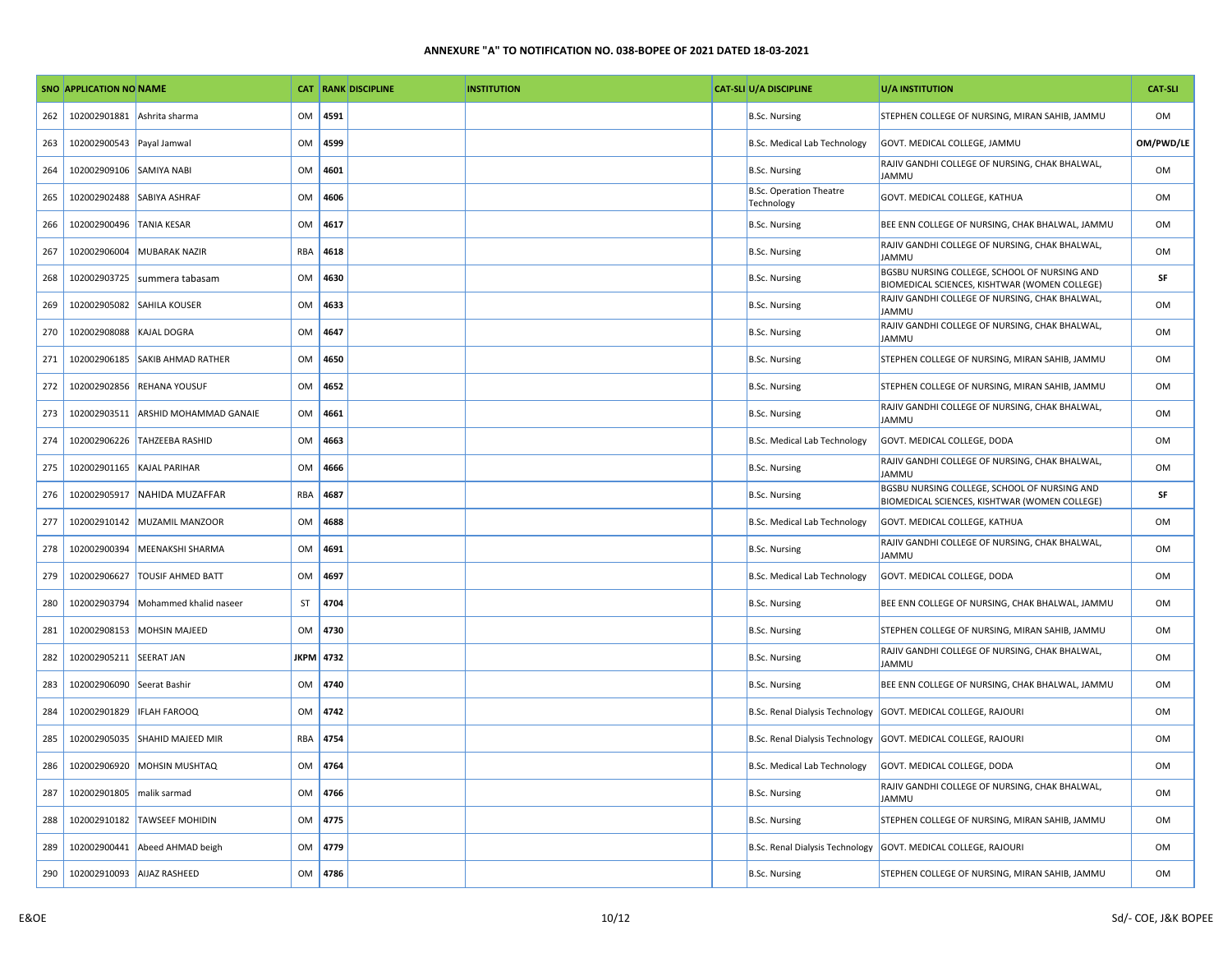|     | <b>SNO APPLICATION NO NAME</b> |                        |            |      | <b>CAT RANK DISCIPLINE</b> | <b>INSTITUTION</b> | <b>CAT-SLI U/A DISCIPLINE</b>                | <b>U/A INSTITUTION</b>                                                                        | <b>CAT-SLI</b> |
|-----|--------------------------------|------------------------|------------|------|----------------------------|--------------------|----------------------------------------------|-----------------------------------------------------------------------------------------------|----------------|
| 291 | 102002909570                   | <b>MENALI MEHRA</b>    | <b>OSC</b> | 4794 |                            |                    | <b>B.Sc. Medical Lab Technology</b>          | GOVT. MEDICAL COLLEGE, KATHUA                                                                 | OM/LE          |
| 292 | 102002900683                   | <b>AFSHANAH ZAHOOR</b> | OM         | 4796 |                            |                    | <b>B.Sc. Nursing</b>                         | RAJIV GANDHI COLLEGE OF NURSING, CHAK BHALWAL,<br><b>JAMMU</b>                                | OM             |
| 293 | 102002908332                   | mokshika sharma        | OM         | 4797 |                            |                    | <b>B.Sc. Nursing</b>                         | BEE ENN COLLEGE OF NURSING, CHAK BHALWAL, JAMMU                                               | <b>OM</b>      |
| 294 | 102002904228                   | <b>IRTIZA MUSHTAQ</b>  | OM         | 4802 |                            |                    | <b>B.Sc. Nursing</b>                         | RAJIV GANDHI COLLEGE OF NURSING, CHAK BHALWAL,<br><b>JAMMU</b>                                | <b>OM</b>      |
| 295 | 102002907753                   | MAHNAZA HASSAN         | OM         | 4818 |                            |                    | <b>B.Sc. Nursing</b>                         | BEE ENN COLLEGE OF NURSING, CHAK BHALWAL, JAMMU                                               | OM             |
| 296 | 102002908769                   | YASMEENA YOUNIS        | <b>OM</b>  | 4833 |                            |                    | <b>B.Sc. Nursing</b>                         | RAJIV GANDHI COLLEGE OF NURSING, CHAK BHALWAL,<br><b>JAMMU</b>                                | OM             |
| 297 | 102002907630                   | <b>SANJAY SHARMA</b>   | RBA        | 4835 |                            |                    | <b>B.Sc. Nursing</b>                         | STEPHEN COLLEGE OF NURSING, MIRAN SAHIB, JAMMU                                                | OM             |
| 298 | 102002900262                   | <b>SABHAT PARVEEN</b>  | <b>OM</b>  | 4849 |                            |                    | <b>B.Sc. Nursing</b>                         | RAJIV GANDHI COLLEGE OF NURSING, CHAK BHALWAL,<br><b>JAMMU</b>                                | OM             |
| 299 | 102002909747                   | Meeraz parvaiz         | OM         | 4857 |                            |                    | <b>B.Sc. Nursing</b>                         | RAJIV GANDHI COLLEGE OF NURSING, CHAK BHALWAL,<br><b>JAMMU</b>                                | OM             |
| 300 | 102002904695                   | <b>NISHA REYAZ</b>     | <b>OM</b>  | 4865 |                            |                    | <b>B.Sc. Medical Lab Technology</b>          | GOVT. MEDICAL COLLEGE, KATHUA                                                                 | OM             |
| 301 | 102002904138                   | Iqra majeed            | OM         | 4877 |                            |                    | <b>B.Sc. Nursing</b>                         | BEE ENN COLLEGE OF NURSING, CHAK BHALWAL, JAMMU                                               | OM             |
| 302 | 102002907749                   | <b>MEHVISH MUSHTAQ</b> | OM         | 4883 |                            |                    | <b>B.Sc. Nursing</b>                         | RAJIV GANDHI COLLEGE OF NURSING, CHAK BHALWAL,<br><b>JAMMU</b>                                | OM             |
| 303 | 102002905622                   | <b>AVLEEDA NABI</b>    | OM         | 4893 |                            |                    | <b>B.Sc. Renal Dialysis Technology</b>       | GOVT. MEDICAL COLLEGE, DODA                                                                   | OM             |
| 304 | 102002903238                   | KAMRA TABASSUM         | RBA        | 4913 |                            |                    | B.Sc. Medical Lab Technology                 | GOVT. MEDICAL COLLEGE, KATHUA                                                                 | OM/LE          |
| 305 | 102002906364                   | <b>NADEEM KHALIQ</b>   | SC         | 4928 |                            |                    | <b>B.Sc. Nursing</b>                         | RAJIV GANDHI COLLEGE OF NURSING, CHAK BHALWAL,<br><b>JAMMU</b>                                | <b>OM</b>      |
| 306 | 102002908877                   | <b>TAWHEED GULL</b>    | OSC        | 4931 |                            |                    | B.Sc. Medical Lab Technology                 | GOVT. MEDICAL COLLEGE, KATHUA                                                                 | OM             |
| 307 | 102002900737                   | <b>TAZEEMA AHAD</b>    | OM         | 4947 |                            |                    | <b>B.Sc. Nursing</b>                         | BGSBU NURSING COLLEGE, SCHOOL OF NURSING AND<br>BIOMEDICAL SCIENCES, KISHTWAR (WOMEN COLLEGE) | SF             |
| 308 | 102002904735                   | basira gulzar          | OM         | 4953 |                            |                    | <b>B.Sc. Nursing</b>                         | BEE ENN COLLEGE OF NURSING, CHAK BHALWAL, JAMMU                                               | OM             |
| 309 | 102002900121                   | <b>IRTIZA JAWHIRA</b>  | OM         | 4955 |                            |                    | <b>B.Sc. Nursing</b>                         | BEE ENN COLLEGE OF NURSING, CHAK BHALWAL, JAMMU                                               | OM             |
| 310 | 102002908037                   | SHAHID ABDULLAH        | OM         | 4957 |                            |                    | <b>B.Sc. Operation Theatre</b><br>Technology | GOVT. MEDICAL COLLEGE, KATHUA                                                                 | OM             |
| 311 | 102002900495                   | RASHI SHARMA           | <b>OM</b>  | 4959 |                            |                    | <b>B.Sc. Nursing</b>                         | STEPHEN COLLEGE OF NURSING, MIRAN SAHIB, JAMMU                                                | OM             |
| 312 | 102002906057                   | <b>VISHAL BALI</b>     | <b>RBA</b> | 4972 |                            |                    | B.Sc. Medical Lab Technology                 | GOVT. MEDICAL COLLEGE, KATHUA                                                                 | OM             |
| 313 | 102002901203                   | <b>SUNIT SINGH</b>     | OM         | 4975 |                            |                    | <b>B.Sc. Nursing</b>                         | RAJIV GANDHI COLLEGE OF NURSING, CHAK BHALWAL,<br><b>JAMMU</b>                                | <b>OM</b>      |
| 314 | 102002904705                   | tabasum jan            | OM         | 4987 |                            |                    | <b>B.Sc. Nursing</b>                         | RAJIV GANDHI COLLEGE OF NURSING, CHAK BHALWAL,<br><b>JAMMU</b>                                | OM             |
| 315 | 102002900594                   | SAKSHI                 | OM         | 4989 |                            |                    | <b>B.Sc. Nursing</b>                         | BEE ENN COLLEGE OF NURSING, CHAK BHALWAL, JAMMU                                               | OM             |
| 316 | 102002902749                   | <b>HEENA BUTOOL</b>    | <b>OM</b>  | 4996 |                            |                    | <b>B.Sc. Nursing</b>                         | BEE ENN COLLEGE OF NURSING, CHAK BHALWAL, JAMMU                                               | <b>OM</b>      |
| 317 | 102002905570                   | <b>BISMA GULZAR</b>    | OM         | 4997 |                            |                    | <b>B.Sc. Nursing</b>                         | BEE ENN COLLEGE OF NURSING, CHAK BHALWAL, JAMMU                                               | OM             |
| 318 | 102002904089                   | karia hameed           | RBA        | 5029 |                            |                    | <b>B.Sc. Nursing</b>                         | RAJIV GANDHI COLLEGE OF NURSING, CHAK BHALWAL,<br>JAMMU                                       | <b>OM</b>      |
| 319 | 102002903969                   | nahidah akhter         | OM         | 5038 |                            |                    | <b>B.Sc. Nursing</b>                         | RAJIV GANDHI COLLEGE OF NURSING, CHAK BHALWAL,<br><b>JAMMU</b>                                | OM             |